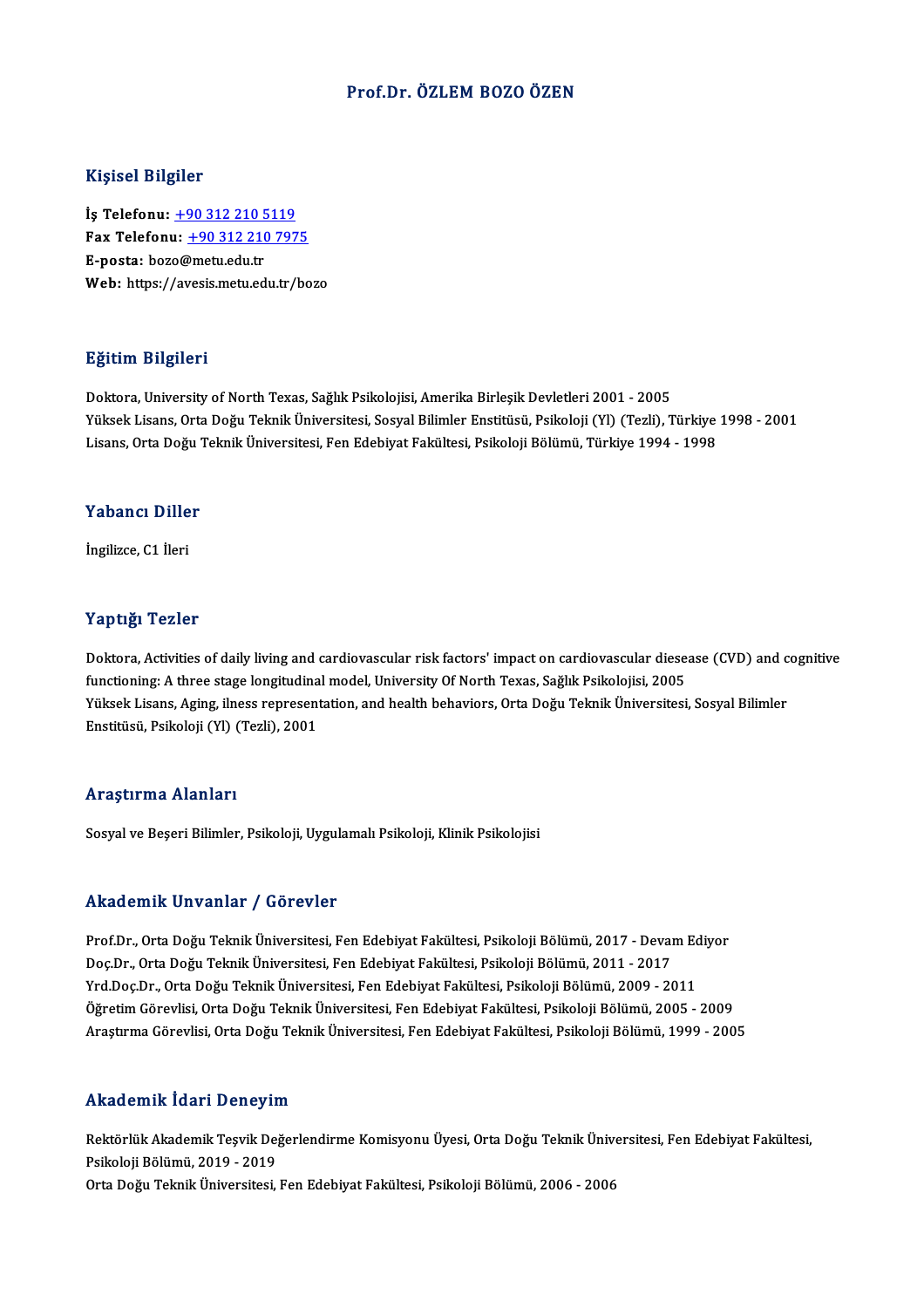## Verdiği Dersler

Applied Health Psychology, Lisans, 2019 - 2020 INDEPENDENTSTUDY,Doktora,2017 -2018,2019 -2020 Applied Health Psychology, Lisans, 2019 - 2020<br>INDEPENDENT STUDY, Doktora, 2017 - 2018, 2019 - 2020<br>INTRO.TO PSYCHOLOGY II, Lisans, 2017 - 2018, 2018 - 2019, 2019 - 2020<br>Tonics in Clinical Psychology, Lisans, 2019, 2019 Topics in Clinical Psychology, Lisans, 2018 - 2019<br>HEALTH PSYCHOLOGY, Lisans, 2018 - 2019, 2019 - 2020 INTRO.TO PSYCHOLOGY II, Lisans, 2017 - 2018, 2018 - 20<br>Topics in Clinical Psychology, Lisans, 2018 - 2019<br>HEALTH PSYCHOLOGY, Lisans, 2018 - 2019, 2019 - 2020<br>INTRO TO PSYCHOLOGY L Lisans, 2018 - 2019, 2019 - 202 INTRO.TOPSYCHOLOGYI,Lisans,2018 -2019,2019 -2020

## Yönetilen Tezler

Yönetilen Tezler<br>Bozo Özen Ö., Mediating role of emotion regulation in age and life satisfaction/affect relations: Socioemotional selectivity<br>theem: perspective Dektere CUZUN(Öğrensi), 2021 tonoenten 1 enter<br>Bozo Özen Ö., Mediating role of emotion regulation in<br>theory perspective, Doktora, G.UZUN(Öğrenci), 2021<br>Bozo Özen Ö. The impect of perseived relative deptive Bozo Özen Ö., Mediating role of emotion regulation in age and life satisfaction/affect relations: Socioemotional selectiony perspective, Doktora, G.UZUN(Öğrenci), 2021<br>Bozo Özen Ö., The impact of perceived relative depriva

theory perspective, Doktora, G.UZUN(Öğrenci), 2021<br>Bozo Özen Ö., The impact of perceived relative deprivation on health-related outcomes: Mediating roles of locus of<br>control and length of unemployment & moderating roles of Bozo Özen Ö., The impact of perc<br>control and length of unemployn<br>Lisans, İ.BERNA(Öğrenci), 2021<br>Boze Özen Ö. THE BELATIONS A control and length of unemployment & moderating roles of dispositional optimism and perceived social support, Yükse<br>Lisans, İ.BERNA(Öğrenci), 2021<br>Bozo Özen Ö., THE RELATIONS AMONG GENERATIVITY, MEANING IN LIFE AND DEPRESS

Lisans, İ.BERNA(Öğrenci), 2021<br>Bozo Özen Ö., THE RELATIONS AMONG GENERATIVITY, MEANING IN LIFE .<br>ELDERLIES: A MEDIATION MODEL, Yüksek Lisans, A.ARAS(Öğrenci), 2020<br>Bozo Özen Ö. Effecte of shame and self forsüreness en ment Bozo Özen Ö., THE RELATIONS AMONG GENERATIVITY, MEANING IN LIFE AND DEPRESSIVE SYMPTOMS IN T<br>ELDERLIES: A MEDIATION MODEL, Yüksek Lisans, A.ARAS(Öğrenci), 2020<br>Bozo Özen Ö., Effects of shame and self-forgiveness on mental

ELDERLIES: A MEDIATION MODEL, Yüksek Lisans, A.ARAS(Öğrenci), 2020<br>Bozo Özen Ö., Effects of shame and self-forgiveness on mental health of gay men in Turkey: A minority stress<br>perspective, Yüksek Lisans, B.CAN(Öğrenci), 20 Bozo Özen Ö., Effects of shame and self-forgiveness on mental health of gay men in Turkey: A minority stress<br>perspective, Yüksek Lisans, B.CAN(Öğrenci), 2020<br>Bozo Özen Ö., EFFECTS OF NEUROTICISM AND CAREGIVER BURDEN ON CAR

perspective, Yüksek Lisans, B.CAN(Öğrenci), 2020<br>Bozo Özen Ö., EFFECTS OF NEUROTICISM AND CAREGIVER BURDEN ON CAREGIVERS'DEPRESSIVE SYMPTOM<br>WELL-BEING: MODERATING ROLE OFDISPOSITIONAL MINDFULNESS, Yüksek Lisans, B.KÖSE(Öğr Bozo Özen Ö., EFFECTS OF NEUROTICISM AND CAREGIVER BURDEN ON CAREGIVERS'DEPRESSIVE SYMPTOMS AND<br>WELL-BEING: MODERATING ROLE OFDISPOSITIONAL MINDFULNESS, Yüksek Lisans, B.KÖSE(Öğrenci), 2019<br>Bozo Özen Ö., A helix of anxiety WELL-BEING: MODERATING ROLE OFDISPOSITIONAL MINDFULNESS, Yüksek Lisans, B.KÖSE(Öğrenci), 2019<br>Bozo Özen Ö., A helix of anxiety: A qualitative analysis of the personal experiences of individuals with health anxiety,<br>Doktora

Bozo Özen Ö., A helix of anxiety: A qualitative analysis of the personal experiences of individuals with health anxiety,<br>Doktora, B.PINAR(Öğrenci), 2019<br>BOZO ÖZEN Ö., Nevrotiklik seviyesinin ve bakıcı yükünün hasta yakınla Doktora, B.PINAR(Öğrenci), 2019<br>BOZO ÖZEN Ö., Nevrotiklik seviyesinin ve bakıcı yükünün hasta yakınlı<br>düzenleyici (moderatör) rolü., Yüksek Lisans, B.Köse(Öğrenci), 2019<br>Bozo Özen Ö., EEEECT OE ACCERTINC THE BAST ON EINDIN BOZO ÖZEN Ö., Nevrotiklik seviyesinin ve bakıcı yükünün hasta yakınlarının iyi oluş haline etkisi: farkındalık sev<br>düzenleyici (moderatör) rolü., Yüksek Lisans, B.Köse(Öğrenci), 2019<br>Bozo Özen Ö., EFFECT OF ACCEPTING THE P

düzenleyici (moderatör) rolü., Yüksek Lisans, B.Köse(Öğrenci), 2019<br>Bozo Özen Ö., EFFECT OF ACCEPTING THE PAST ON FINDING A MEANING IN LIFE AMONG TURKISH OLD AGE<br>INDIVIDUALS; MODERATING ROLE OF PERCEIVED SOCIAL SUPPORT, Yü Bozo Özen Ö., EFFECT OF ACCEPTING THE PAST ON FINDING A MEANING IN LIFE AMONG TURKISH OLD AGE<br>INDIVIDUALS; MODERATING ROLE OF PERCEIVED SOCIAL SUPPORT, Yüksek Lisans, D.CEMRE(Öğrenci), 2019<br>Bozo Özen Ö., Exploring implicit INDIVIDUALS; MODERATING ROLI<br>Bozo Özen Ö., Exploring implicit pr<br>Doktora, B.CİHAN(Öğrenci), 2019<br>BOZO ÖZEN Ö., Prodistara of matar Bozo Özen Ö., Exploring implicit processes in adult psychotherapy through micro analysis of nonverbal synchrony,<br>Doktora, B.CİHAN(Öğrenci), 2019<br>BOZO ÖZEN Ö., Predictors of maternal prenatal attachment and pregnancy adapta

Doktora, B.CİHAN(Öğrenci), 2019<br>BOZO ÖZEN Ö., Predictors of maternal prenatal attachment and pregnancy adaptation in women conceived via assisted reproductive techniques: A mixed method study, Doktora, Z.TÖRENLİ(Öğrenci), 2018

BOZO ÖZEN Ö., Exploring men's body image concerns and predisposing factors for muscle dysmorphia in the framework<br>of Self-Determination Theory, Doktora, K.SELVİ(Öğrenci), 2018 BOZO ÖZEN Ö., Exploring men's body image concerns and predisposing factors for muscle dysmorphia in the framew<br>of Self-Determination Theory, Doktora, K.SELVİ(Öğrenci), 2018<br>BOZO ÖZEN Ö., An interpretative phenomenological

of Self-Determination Theory, Doktora, K.SELVİ(Öğrenci), 2018<br>BOZO ÖZEN Ö., An interpretative phenomenological analysis of meaning-making of infertility among infertile Turk<br>women: Developing and testing the effectiveness BOZO ÖZEN Ö., An interpre<br>women: Developing and te<br>Y.ŞİMŞEK(Öğrenci), 2018<br>POZO ÖZEN Ö. An ovnorin women: Developing and testing the effectiveness of an online intervention program in meaning-making, Do<br>Y.ŞİMŞEK(Öğrenci), 2018<br>BOZO ÖZEN Ö., An experimental study on women to understand negative mood, appearance anxiety,

Y.ŞİMŞEK(Öğrenci), 2018<br>BOZO ÖZEN Ö., An experimental study on women to understand negative mood, appearance anxiety, body<br>dissatisfaction, and body shame considering adlerian theory and objectification theory, Doktora, T. 1<br>BOZO<br>2017<br>POZO dissatisfaction, and body shame considering adlerian theory and objectification theory, Doktora, T.YILMAZ(Öğrenci)<br>2017<br>BOZO ÖZEN Ö., How do women experience fibromyalgia in family context?, Yüksek Lisans, F.YOĞAN(Öğrenci)

2017<br>BOZO ÖZEN Ö., How do women experience fibromyalgia in family context?, Yüksek Lisans, F.YOĞAN(Öğrenci), 2<br>BOZO ÖZEN Ö., Intrinsic religiosity and spiritual well-being as moderators of the relation between wisdom and<br>p BOZO ÖZEN Ö., How do women experience fibromyalgia in family context?, Yül<br>BOZO ÖZEN Ö., Intrinsic religiosity and spiritual well-being as moderators of th<br>psychological well-being in elderly, Yüksek Lisans, N.BORHAN(Öğren BOZO ÖZEN Ö., Intrinsic religiosity and spiritual well-being as moderators of the relation between wisdom and<br>psychological well-being in elderly, Yüksek Lisans, N.BORHAN(Öğrenci), 2017<br>BOZO ÖZEN Ö., Countertransference ma

psychological well-being in elderly, Yüksek Lisans, N.BORHAN(Öğ<br>BOZO ÖZEN Ö., Countertransference manifestations to chronicall<br>anxiety and health behaviors, Doktora, Y.SÜSEN(Öğrenci), 2017<br>BOZO ÖZEN Ö., Kronik ve elüt best BOZO ÖZEN Ö., Countertransference manifestations to chronically vs. Acutely ill patients: The effects of ther<br>anxiety and health behaviors, Doktora, Y.SÜSEN(Öğrenci), 2017<br>BOZO ÖZEN Ö., Kronik ve akut hastalara yönelik kar

anxiety and health behaviors, Doktora, Y.SÜSEN(Öğrenci), 2017<br>BOZO ÖZEN Ö., Kronik ve akut hastalara yönelik karşı aktarım tepkileri: terapistlerin ölüm kaygısı ve sağlık<br>davranışlarının etkileri., Doktora, Y.Süsen(Öğrenci BOZO ÖZEN Ö., Kronik ve akut hastalara yönelik karşı aktarım tepkileri: terapistlerin ölüm kaygısı ve sağlık<br>davranışlarının etkileri., Doktora, Y.Süsen(Öğrenci), 2017<br>BOZO ÖZEN Ö., The relations among personality traits,

davranışlarının etkileri., Doktora, Y.Süsen(Öğrenci), 2017<br>BOZO ÖZEN Ö., The relations among personality traits, emotional expression, quality of life and romantic relationship<br>satisfaction of migraine patients: An emotion BOZO ÖZEN Ö., The relations among personality traits, emotional expression, quality of life and romantic relationship<br>satisfaction of migraine patients: An emotional expression group therapy practice, Doktora, P.KAYA(Öğren satisfaction of migraine patients: An emotional expression group therapy practice, <mark>C</mark><br>BOZO ÖZEN Ö., The association of activities of daily living with quality of life and life<br>population: The mediating role of loneliness,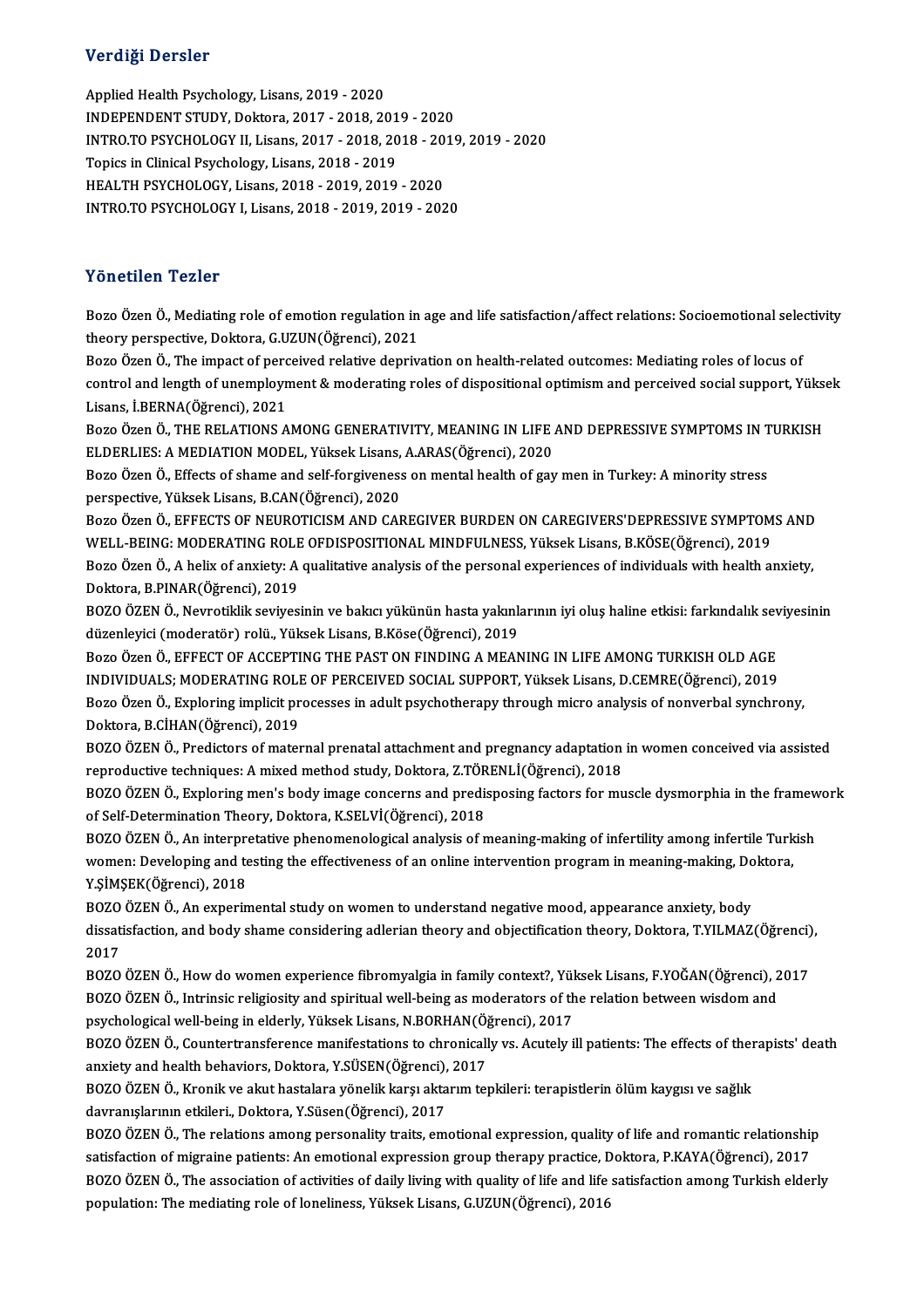BOZO ÖZEN Ö., Caregiver parents of children with autism spectrum disorder: Need assessment, model testing, and<br>intervention studies Vülgel: Lisans, G.VALGIN(Öğrengi), 2016 1980 ÖZEN Ö., Caregiver parents of children with autism spect<br>intervention studies, Yüksek Lisans, Ç.YALÇIN(Öğrenci), 2016<br>POZO ÖZEN Ö. Dees ametional aynnessiyity medanate najn ser BOZO ÖZEN Ö., Caregiver parents of children with autism spectrum disorder: Need assessment, model testing, an<br>intervention studies, Yüksek Lisans, Ç.YALÇIN(Öğrenci), 2016<br>BOZO ÖZEN Ö., Does emotional expressivity moderate

intervention studies, Yüksek Lisans, Ç.YALÇIN(Öğrenci), 2016<br>BOZO ÖZEN Ö., Does emotional expressivity moderate pain severity / personality traits and depression /marital<br>satisfaction relations in fibromyalgia patients?, Y BOZO ÖZEN Ö., Does emotional expressivity moderate pain severity / personality traits and depression /marital<br>satisfaction relations in fibromyalgia patients?, Yüksek Lisans, M.DENİZCİ(Öğrenci), 2015<br>BOZO ÖZEN Ö., The rela

satisfaction relations in fibromyalgia patients?, Yüksek Lisans, M.DENİZCİ(Öğrenci), 2015<br>BOZO ÖZEN Ö., The relations among attachment styles, emotion regulation strategies, death attitudes, and health<br>promoting behaviors: BOZO ÖZEN Ö., The relations among attachment styles, emotion regulation strategies, death attitudes, and health<br>promoting behaviors: Extreme sports participants vs. non-participants, Doktora, E.BEKAROĞLU(Öğrenci), 2015<br>BOZ promoting behaviors: Extre<br>BOZO ÖZEN Ö., Autotelic pe<br>O.FERHAT(Öğrenci), 2015<br>POZO ÖZEN Ö., The predict BOZO ÖZEN Ö., Autotelic personality: Links with flow propensity, personal strengths, and psychopathology, Doktor<br>O.FERHAT(Öğrenci), 2015<br>BOZO ÖZEN Ö., The predictive roles of perceived social support, early maladaptive sch

O.FERHAT(Öğrenci), 2015<br>BOZO ÖZEN Ö., The predictive roles of perceived social support, early maladaptive schemas, parenting styles, and<br>schema coping processes in well-being and burnout levels of primary caregivers of dem BOZO ÖZEN Ö., The predictiv<br>schema coping processes in<br>E.AYRANCI(Öğrenci), 2015<br>POZO ÖZEN Ö., Evamination schema coping processes in well-being and burnout levels of primary caregivers of dementia patien<br>E.AYRANCI(Öğrenci), 2015<br>BOZO ÖZEN Ö., Examination of the coping processes of caregivers of children with cancer, Doktora,<br>D

E.AYRANCI(Öğrenci), 2015<br>BOZO ÖZEN Ö., Examination of the coping processes of caregivers of children with cancer, Doktora,<br>D.DEMİRTEPE(Öğrenci), 2013

BOZO ÖZEN Ö., Examination of the coping processes of caregivers of children with cancer, Doktora,<br>D.DEMİRTEPE(Öğrenci), 2013<br>BOZO ÖZEN Ö., The effects of mortality salience and body-related social norms on attitudes toward D.DEMİRTEPE(Öğrenci), 2013<br>BOZO ÖZEN Ö., The effects of mortality salience and body-related social norms o<br>management health model perspective, Yüksek Lisans, B.CİHAN(Öğrenci), 2013<br>BOZO ÖZEN Ö., Buminative prosesses as a BOZO ÖZEN Ö., The effects of mortality salience and body-related social norms on attitudes towards diet pills: A terror<br>management health model perspective, Yüksek Lisans, B.CİHAN(Öğrenci), 2013<br>BOZO ÖZEN Ö., Ruminative pr

management health model perspective, Yüksek Lisans, B.CİHAN(Öğrenci), 2013<br>BOZO ÖZEN Ö., Ruminative processes as a unifying function of dysregulated behaviors: An exploration<br>cascades, Yüksek Lisans, E.TUNA(Öğrenci), 2012<br> BOZO ÖZEN Ö., Ruminative processes as a unifying function of dysregulated behaviors: An exploration of the emotional cascades, Yüksek Lisans, E.TUNA(Öğrenci), 2012<br>BOZO ÖZEN Ö., Psychosocial correlates of breast self exami cascades, Yüksek Lisans, E.TUNA(Öğrenci), 2012

BOZO ÖZEN Ö., Psychosocial correlates of breast self examination and mammography, Yüksek Lisans,<br>T.YILMAZ(Öğrenci), 2012<br>BOZO ÖZEN Ö., Meme kanseri hastalarında temel kişilik özellikleri - travma sonrası gelişme ve kontrol T.YILMAZ(Öğrenci), 2012<br>BOZO ÖZEN Ö., Meme kanseri hastalarında temel kişilik özellikleri - travma sonrası gelişme ve kontrol o<br>sonrası gelişme ilişkilerinde başetme yöntemlerinin aracı rolü., Yüksek Lisans, N.Önder(Öğrenc BOZO ÖZEN Ö., Meme kanseri hastalarında temel kişilik özellikleri - travma sonrası gelişme ve kontrol odağı - trav<br>sonrası gelişme ilişkilerinde başetme yöntemlerinin aracı rolü., Yüksek Lisans, N.Önder(Öğrenci), 2012<br>BOZO

sonrası gelişme ilişkilerinde başetme yöntemlerinin aracı rolü., Yüksek Lisans, N.<br>19020 ÖZEN Ö., The mediating role of coping strategies in the basic personality tr<br>relationships in breast cancer patients, Yüksek Lisans, BOZO ÖZEN Ö., The mediating role of coping strategies in the basic personality traits ptg and locus of control ptg<br>relationships in breast cancer patients, Yüksek Lisans, N.ÖNDER(Öğrenci), 2012<br>BOZO ÖZEN Ö., The effects of

relationships in breast cancer patients, Yüksek Lisans, N.ÖNDER(Öğrenci), 2012<br>BOZO ÖZEN Ö., The effects of relationship commitment and gender on death-anxientror management theory perspective, Yüksek Lisans, B.DALDA(Öğren terror management theory perspective, Yüksek Lisans, B.DALDA(Öğrenci), 2011

BOZO ÖZEN Ö., İlişkiye bağlılığın ve cinsiyetin Türkiye'deki genç yetişkinlerde ölüm kaygısına etkileri: dehşet yönetimi<br>teorisi perspektifi, Yüksek Lisans, B.Dalda(Öğrenci), 2011 BOZO ÖZEN Ö., İlişkiye bağlılığın ve cinsiyetin Türkiye'deki genç yetişkinlerde ölüm kaygısına etkileri: dehşet yönetimi<br>teorisi perspektifi, Yüksek Lisans, B.Dalda(Öğrenci), 2011<br>BOZO ÖZEN Ö., Testing the caregiver stress

Ö.KONAĞ(Öğrenci), 2011<br>BOZO ÖZEN Ö., The mediating roles of coping styles and perceived social support between dispositional hope and BOZO ÖZEN Ö., Testing the caregiver stress model with the primary caregivers of schizophrenic patients, Yüksek Li<br>Ö.KONAĞ(Öğrenci), 2011<br>BOZO ÖZEN Ö., The mediating roles of coping styles and perceived social support betwe

posttraumatic growth/PTSD relationships among postoperative breast cancer patients: A longitudinal study, Yüksek Lisans, İ.YOLA(Öğrenci),2011 posttraumatic growth/PTSD relationships among postoperative breast cancer patients: A longitudinal study, Yüksek<br>Lisans, İ.YOLA(Öğrenci), 2011<br>BOZO ÖZEN Ö., The mediating role of metacognition on the relationship among dep

Lisans, İ.YOLA(Öğrenci), 2011<br>BOZO ÖZEN Ö., The mediating role of metacognition on the relationship among dep<br>life experiences and smoking dependence, Yüksek Lisans, S.YARIŞ(Öğrenci), 2010<br>BOZO ÖZEN Ö., Biek taking behavia BOZO ÖZEN Ö., The mediating role of metacognition on the relationship among depression/anxiety/negative im<br>life experiences and smoking dependence, Yüksek Lisans, S.YARIŞ(Öğrenci), 2010<br>BOZO ÖZEN Ö., Risk taking behaviors

life experiences and smoking dependence, Yüksek Lisans, S.YARIŞ(Öğrenci), 2010<br>BOZO ÖZEN Ö., Risk taking behaviors among Turkish university students: Perceived risk, perceived benefit, and<br>impulsivity, Yüksek Lisans, Ö.KOÇ BOZO ÖZEN Ö., Risk taking behaviors among Turkish university students: Perceived risk, perceived benefit, and<br>impulsivity, Yüksek Lisans, Ö.KOÇAK(Öğrenci), 2010<br>BOZO ÖZEN Ö., Türk Üniversite öğrencilerinde riskli davranışl

Ö.Koçak(Öğrenci),2010 BOZO ÖZEN Ö., Türk Üniversite öğrencilerinde riskli davranışlar: risk algısı, fayda algısı ve dürtüsellik., Yüksek Lisan:<br>Ö.Koçak(Öğrenci), 2010<br>BOZO ÖZEN Ö., The effects of insulin-dependent diabetes mellitus on cognitive

BOZO ÖZEN Ö., The effects of insulin-dependent diabetes mellitus on cognitive functioning, learning difficulties, and<br>behavioral problems in children, Yüksek Lisans, S.AKAY(Öğrenci), 2010 BOZO ÖZEN Ö., The effects of insulin-dependent diabetes mellitus on cognitive functioning, learning difficulties, and<br>behavioral problems in children, Yüksek Lisans, S.AKAY(Öğrenci), 2010<br>BOZO ÖZEN Ö., Psychological adjust

behav<br>BOZO<br>2009<br>BOZO BOZO ÖZEN Ö., Psychological adjustment of children with spastic cerebral palsy, Yüksek Lisans, N.AYTOLUN(Öğı<br>2009<br>BOZO ÖZEN Ö., Testing the caregiver stress model with the caregivers of children with leukemia, Yüksek Lisan

2009<br>BOZO ÖZEN Ö., Testing the caregiver stress model with the caregivers of children with leukemia, Yüksek Lisans,<br>D.DEMİRTEPE(Öğrenci), 2008 BOZO ÖZEN Ö., Testing the caregiver stress model with the caregivers of children with leukemia, Yüksek Lisans,<br>D.DEMİRTEPE(Öğrenci), 2008<br>BOZO ÖZEN Ö., Social support (perceived vs. received) as the moderator between the r

D.DEMİRTEPE(Öğrenci), 2008<br>BOZO ÖZEN Ö., Social support (perceived vs. received) as the moderator between the<br>outcomes: Importance of locus of control, Yüksek Lisans, R.YASEMİN(Öğrenci), 2008 outcomes: Importance of locus of control, Yüksek Lisans, R.YASEMİN(Öğrenci), 2008<br>Jüri Üyelikleri

Ödül, 100/2000 YÖK Doktora Bursu Değerlendirme Paneli, Yükseköğretim Kurulu YÖK, Ocak, 2019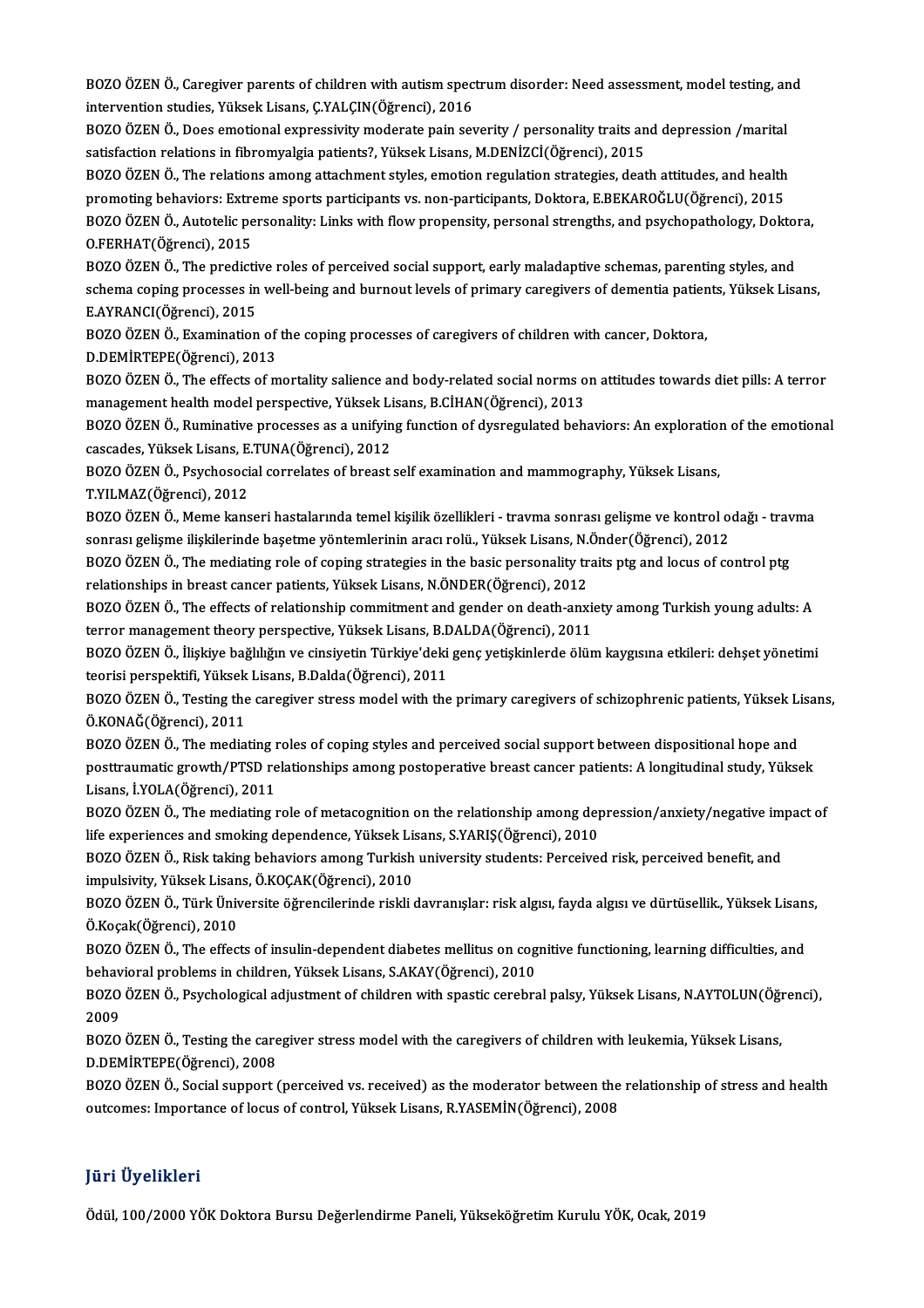### Tasarladığı Dersler

Bozo Özen Ö., Applied Health Psychology, Lisans, 2018 - 2019

## SCI, SSCI ve AHCI İndekslerine Giren Dergilerde Yayınlanan Makaleler

CI, SSCI ve AHCI İndekslerine Giren Dergilerde Yayınlanan Makaleler<br>I. Minority Stress and Mental Health of Gay Men in Turkey: The Mediator Roles of Shame and<br>Forgivenese of Self **Example 18 Allen Inc.**<br>Minority Stress and<br>Forgiveness of Self Minority Stress and Mei<br>Forgiveness of Self<br>Unsal B. C. , BOZO ÖZEN Ö.<br>JOUPNAL OF HOMOSEVILA Forgiveness of Self<br>Unsal B. C. , BOZO ÖZEN Ö.<br>JOURNAL OF HOMOSEXUALITY, 2022 (SSCI İndekslerine Giren Dergi) Unsal B. C. , BOZO ÖZEN Ö.<br>JOURNAL OF HOMOSEXUALITY, 2022 (SSCI İndekslerine Giren Dergi)<br>II. A test of theory of planned behavior in type II diabetes adherence: The leading role of perceived<br>hebavioral control **JOURNAL OF HOMOSI<br>A test of theory of<br>behavioral control**<br>Pilekler <sup>†</sup> Değulu C A test of theory of planne<br>behavioral control<br>Dilekler İ., Doğulu C., Bozo Ö.<br>Current Pevchology, silt 40, se behavioral control<br>Dilekler İ., Doğulu C., Bozo Ö.<br>Current Psychology, cilt.40, sa.7, ss.3546-3555, 2021 (SSCI İndekslerine Giren Dergi)<br>Affective experiences of the parents of children with cancery A qualitative Dilekler İ., Doğulu C., Bozo Ö.<br>Current Psychology, cilt.40, sa.7, ss.3546-3555, 2021 (SSCI İndekslerine Giren Dergi)<br>III. Affective experiences of the parents of children with cancer: A qualitative study<br>DEMIRTEPE SAYGILI Current Psychology, cilt.40, sa.7, ss.354<br>Affective experiences of the paren<br>DEMİRTEPE SAYGILI D., BOZO ÖZEN Ö.<br>CUPPENT PSYCHOLOCY, silt.29, sa.6, ss. Affective experiences of the parents of children with cancer: A qualitative stud<br>DEMİRTEPE SAYGILI D., BOZO ÖZEN Ö.<br>CURRENT PSYCHOLOGY, cilt.39, sa.6, ss.2211-2220, 2020 (SSCI İndekslerine Giren Dergi)<br>The dark side of hod IV. The dark side of bodybuilding: the role of bodybuilding activities in compensation of frustrated CURRENT PSYCHOLOGY, cilt.3<br>The dark side of bodybuild<br>basic psychological needs<br>Selvi K. Bere O Selvi K., Bozo O. basic psychological needs<br>Selvi K., Bozo O.<br>MOTIVATION AND EMOTION, cilt.44, sa.2, ss.190-208, 2020 (SSCI İndekslerine Giren Dergi)<br>Lifa is shart, stav awake: Death anviety and badtime prespectination V. Life is short, stay awake: Death anxiety and bedtime procrastination MOTIVATION AND EMOTION, cilt.44, sa.2, ss.1<br>Life is short, stay awake: Death anxiety<br>Türkarslan K. K. , Okay D., Cevrim M., Bozo Ö.<br>JOUPNAL OF CENERAL PSYCHOLOCY, silt.14. JOURNAL OF GENERAL PSYCHOLOGY, cilt.147, sa.1, ss.43-61, 2020 (SSCI İndekslerine Giren Dergi) Türkarslan K. K. , Okay D., Cevrim M., Bozo Ö.<br>JOURNAL OF GENERAL PSYCHOLOGY, cilt.147, sa.1, ss.43-61, 2020 (SSCI İndekslerine Giren Dergi)<br>VI. Does Marital Adjustment Mediate Type C Personality-Depressive Symptoms Re JOURNAL OF GENERAL PSYCHOLOGY, cilt.147, sa.1, ss.43-61, 2020<br>Does Marital Adjustment Mediate Type C Personality-Dep<br>between Breast Cancer Patients and Cancer-Free Women<br>POZO ÖZEN Ö. Ar.Y. Eldogan D Does Marital Adjustment Me<br>between Breast Cancer Patie<br>BOZO ÖZEN Ö., Ar Y., Eldogan D.<br>CUPPENT PSYCHOLOCY, silt 29 between Breast Cancer Patients and Cancer-Free Women<br>BOZO ÖZEN Ö., Ar Y., Eldogan D.<br>CURRENT PSYCHOLOGY, cilt.38, sa.5, ss.1310-1317, 2019 (SSCI İndekslerine Giren Dergi) BOZO ÖZEN Ö., Ar Y., Eldogan D.<br>CURRENT PSYCHOLOGY, cilt.38, sa.5, ss.1310-1317, 2019 (SSCI İndekslerine Giren Dergi)<br>VII. The Psychometric Properties of Cancer Behavior Inventory as a Predictor of Quality of Life in<br>T CURRENT PSYCHOLOGY, cil<br>The Psychometric Prope<br>Turkish Cancer Patients<br>POZO ÖZEN Ö. Altingi L.Alt The Psychometric Properties<br>Turkish Cancer Patients<br>BOZO ÖZEN Ö., Akinci I., Akyuz C.<br>CUPPENT PSYCHOLOCY silt 28 s Turkish Cancer Patients<br>BOZO ÖZEN Ö., Akinci I., Akyuz C.<br>CURRENT PSYCHOLOGY, cilt.38, sa.1, ss.229-238, 2019 (SSCI İndekslerine Giren Dergi)<br>The Bayshometris Volidity and Polisbility of the Turkish Version of the Evist. BOZO ÖZEN Ö., Akinci I., Akyuz C.<br>CURRENT PSYCHOLOGY, cilt.38, sa.1, ss.229-238, 2019 (SSCI İndekslerine Giren Dergi)<br>VIII. The Psychometric Validity and Reliability of the Turkish Version of the Existential Loneliness CURRENT PSYCH<br>The Psychome<br>Questionnaire<br>Cekdemir Pulut The Psychometric Validity and Re<br>Questionnaire<br>Gokdemir-Bulut B. P. , BOZO ÖZEN Ö.<br>CUPPENT PSYCHOLOCY silt 27–82.1 Questionnaire<br>Gokdemir-Bulut B. P. , BOZO ÖZEN Ö.<br>CURRENT PSYCHOLOGY, cilt.37, sa.1, ss.401-413, 2018 (SSCI İndekslerine Giren Dergi)<br>Dess Preblem Fesused Cening Buffer the Effeste of Treit Anviety en Depress Gokdemir-Bulut B. P. , BOZO ÖZEN Ö.<br>CURRENT PSYCHOLOGY, cilt.37, sa.1, ss.401-413, 2018 (SSCI İndekslerine Giren Dergi)<br>IX. Does Problem Focused Coping Buffer the Effects of Trait Anxiety on Depressive Symptoms of<br>Chro CURRENT PSYCHOLOGY, cilt.37<br>Does Problem Focused Cop<br>Chronic Urticaria Patients?<br>POZO ÖZEN Ö. DEMIPTEDE SA BOZO ÖZEN Ö., DEMİRTEPE SAYGILI D., GÜNEŞ S., Çenesiz G. Z., Baysan A. JOURNAL OF GENERAL PSYCHOLOGY, cilt.145, sa.1, ss.64-78, 2018 (SSCI İndekslerine Giren Dergi) BOZO ÖZEN Ö., DEMIRTEPE SAYGILI D., GÜNEŞ S., Çenesiz G. Z. , Baysan A.<br>JOURNAL OF GENERAL PSYCHOLOGY, cilt.145, sa.1, ss.64-78, 2018 (SSCI İndekslerine Giren Dergi)<br>X. The Relationship Between Attachment Styles, Emotion R JOURNAL OF GENERAL PSYCHOLOGY, cilt.145, sa.1, ss.64-78, 2018 (SSCI İ<br>The Relationship Between Attachment Styles, Emotion Regulation<br>Behaviors: Extreme Sports Participants Versus Non-Participants<br>Bekareglu E. BOZO ÖZEN Ö The Relationship Betwee:<br>Behaviors: Extreme Spor<br>Bekaroglu E., BOZO ÖZEN Ö.<br>JOUPMAL OF CLINICAL SPOI Behaviors: Extreme Sports Participants Versus Non-Participants<br>Bekaroglu E., BOZO ÖZEN Ö.<br>JOURNAL OF CLINICAL SPORT PSYCHOLOGY, cilt.11, sa.2, ss.89-106, 2017 (SSCI İndekslerine Giren Dergi)<br>Psychometris proporties of the Bekaroglu E., BOZO ÖZEN Ö.<br>JOURNAL OF CLINICAL SPORT PSYCHOLOGY, cilt.11, sa.2, ss.89-106, 2017 (SSCI İndekslerine Giren Dergi)<br>XI. Psychometric properties of the Sociocultural Attitudes Towards Appearance Questionnaire-4-JOURNAL OF CLINICAL SPORT PSYCHOLOGY,<br>Psychometric properties of the Sociocul<br>Revised (SATAQ-4R) in Turkish women<br>Ciban B. BOZO ÖZEN Ö. Schaefer L.M. Than CihanB.,BOZOÖZENÖ.,Schaefer L.M. ,ThompsonJ.K. EATING BEHAVIORS, cilt.21, ss.168-171, 2016 (SSCI İndekslerine Giren Dergi) Cihan B., BOZO ÖZEN Ö., Schaefer L. M. , Thompson J. K.<br>EATING BEHAVIORS, cilt.21, ss.168-171, 2016 (SSCI İndekslerine Giren Dergi)<br>XII. Does Perceived Social Support Buffer the Negative Effects of Type C Personality o EATING BEHAVIORS, cilt.2<br>Does Perceived Social S<br>Breast Cancer Patients?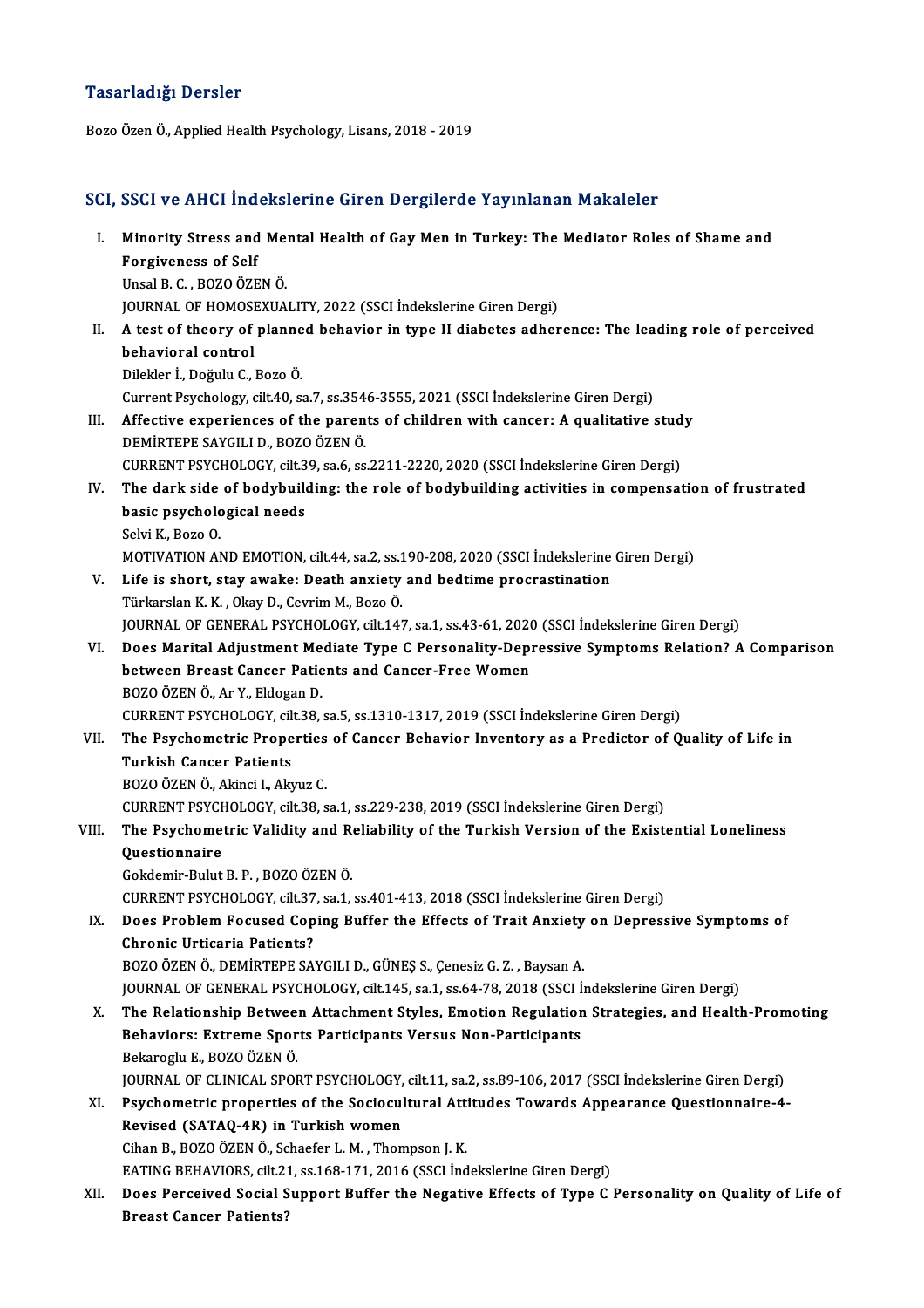BOZOÖZENÖ.,TathanE.,YilmazT.

BOZO ÖZEN Ö., Tathan E., Yilmaz T.<br>SOCIAL INDICATORS RESEARCH, cilt.119, sa.2, ss.791-801, 2014 (SSCI İndekslerine Giren Dergi)<br>Euplering the Lipk Between Emetional and Behavieral Dycrogyletian: A Test of the E

# BOZO ÖZEN Ö., Tathan E., Yilmaz T.<br>SOCIAL INDICATORS RESEARCH, cilt.119, sa.2, ss.791-801, 2014 (SSCI İndekslerine Giren Dergi)<br>XIII. Exploring the Link Between Emotional and Behavioral Dysregulation: A Test of the Emo SOCIAL INDICAT<br>Exploring the L<br>Cascade Model<br>Tune E-BOZO ÖZ Exploring the Link B<br>Cascade Model<br>Tuna E., BOZO ÖZEN Ö.<br>JOUPMAL OF CENERAL

Cascade Model<br>Tuna E., BOZO ÖZEN Ö.<br>JOURNAL OF GENERAL PSYCHOLOGY, cilt.141, sa.1, ss.1-17, 2014 (SSCI İndekslerine Giren Dergi) Tuna E., BOZO ÖZEN Ö.<br>JOURNAL OF GENERAL PSYCHOLOGY, cilt.141, sa.1, ss.1-17, 2014 (SSCI İndekslerine Giren Dergi)<br>XIV. The Cognitive Emotion Regulation Questionnaire: Factor Structure and Psychometric Properties of<br>the

# JOURNAL OF GENERAL<br>The Cognitive Emotion<br>the Turkish Version<br>Ture E-BOZO ÖZEN Ö The Cognitive Emotion<br>the Turkish Version<br>Tuna E., BOZO ÖZEN Ö.<br>JOUPMAL OF PSYCHOP

the Turkish Version<br>Tuna E., BOZO ÖZEN Ö.<br>JOURNAL OF PSYCHOPATHOLOGY AND BEHAVIORAL ASSESSMENT, cilt.34, sa.4, ss.564-570, 2012 (SSCI Tuna E., BOZO ÖZEN Ö.<br>JOURNAL OF PSYCHOPATI<br>İndekslerine Giren Dergi) JOURNAL OF PSYCHOPATHOLOGY AND BEHAVIORAL ASSESSMENT, cilt.34, sa.4, ss.564-570, 2012 (SSCI<br>Indekslerine Giren Dergi)<br>XV. Adaptation, reliability and validity study of the Inventory of Socially Supportive Behaviors<br>Frel B

İndekslerine Giren Dergi)<br>XV. Adaptation, reliability and validity study of the Inventory of Socially Supportive Behaviors<br>Erol R.Y., BOZO ÖZEN Ö. Adaptation, reliability and validity study of the Inventory of Socially Supportive Behaviors<br>Erol R. Y. , BOZO ÖZEN Ö.<br>ANADOLU PSIKIYATRI DERGISI-ANATOLIAN JOURNAL OF PSYCHIATRY, cilt.13, sa.3, ss.210-215, 2012 (SCI<br>İndeka

Erol R. Y. , BOZO ÖZEN Ö.<br>ANADOLU PSIKIYATRI DE<br>İndekslerine Giren Dergi) ANADOLU PSIKIYATRI DERGISI-ANATOLIAN JOURNAL OF PSYCHIATRY, cilt<br>indekslerine Giren Dergi)<br>XVI. Adaptation, reliability and validity study of Type C Behavior Scale<br>Pege Ö Vilmar T. Tathan E

İndekslerine Giren Dergi)<br>Adaptation, reliability an<br>Bozo Ö., Yilmaz T., Tathan E.<br>ANADOLU BSIKIYATRI DERG ANADOLU PSIKIYATRI DERGISI-ANATOLIAN JOURNAL OF PSYCHIATRY, cilt.13, sa.2, ss.145-150, 2012 (SCI Indekslerine Giren Dergi) Bozo Ö., Yilmaz T., Tathan E.

# ANADOLU PSIKIYATRI DERGISI-ANATOLIAN JOURNAL OF PSYCHIATRY, cilt.13, sa.2, ss.145-150, 2012 (SCI<br>Indekslerine Giren Dergi)<br>XVII. Mediating Role of Coping in the Dispositional Optimism-Posttraumatic Growth Relation in Breas Indekslerine Girer<br>Mediating Role<br>Cancer Patients<br><sup>Pump</sup>kesik Colak C Mediating Role of Coping in the Dispositional Opt<br>Cancer Patients<br>Buyukasik-Colak C., Gundogdu-Akturk E., BOZO ÖZEN Ö.<br>JOUPMAL OF PSYCHOLOCY sit 146 sa 5 ss 471 482 20 Cancer Patients<br>Buyukasik-Colak C., Gundogdu-Akturk E., BOZO ÖZEN Ö.<br>JOURNAL OF PSYCHOLOGY, cilt.146, sa.5, ss.471-483, 2012 (SSCI İndekslerine Giren Dergi)<br>Perseived sosial sunnest es a moderator of the relationship betwe

## Buyukasik-Colak C., Gundogdu-Akturk E., BOZO ÖZEN Ö.<br>JOURNAL OF PSYCHOLOGY, cilt.146, sa.5, ss.471-483, 2012 (SSCI İndekslerine Giren Dergi)<br>XVIII. Perceived social support as a moderator of the relationship between caregi JOURNAL OF PSYCHOLOGY, cilt.1<br>Perceived social support as a<br>and psychological symptoms<br>Domirtone Savrili D, POZO ÖZEN Perceived social support as a m<br>and psychological symptoms<br>Demirtepe-Saygili D., BOZO ÖZEN Ö.<br>JOUPMAL OF HEALTH PSYCHOLOCY and psychological symptoms<br>Demirtepe-Saygili D., BOZO ÖZEN Ö.<br>JOURNAL OF HEALTH PSYCHOLOGY, cilt.16, sa.7, ss.1091-1100, 2011 (SSCI İndekslerine Giren Dergi)

## Demirtepe-Saygili D., BOZO ÖZEN Ö.<br>JOURNAL OF HEALTH PSYCHOLOGY, cilt.16, sa.7, ss.1091-1100, 2011 (SSCI İndekslerine Giren Dergi)<br>XIX. Correlates of Depressive and Anxiety Symptoms Among the Caregivers of Leukemic Chi JOURNAL OF HEALTH PSYCHOLOGY<br>Correlates of Depressive and Al<br>Demirtepe-Saygili D., BOZO ÖZEN Ö.<br>JOUPNAL OF CLINICAL PSYCHOLOG Demirtepe-Saygili D., BOZO ÖZEN Ö.

JOURNAL OF CLINICAL PSYCHOLOGY IN MEDICAL SETTINGS, cilt.18, sa.1, ss.46-54, 2011 (SSCI İndekslerine Giren<br>Dergi) JOURNAL OF CLINICAL PSYCHOLOGY IN MEDICAL SETTINGS, cilt.18, sa.1, ss.46-54, 2011 (SSCI İndekslerine Girer<br>Dergi)<br>XX. Predicting depressive symptoms among the mothers of children with leukaemia: A caregiver stress<br>model pe

# Dergi)<br>Predicting depress<br>model perspective<br>Pemirtane Savgili D Predicting depressive symptom:<br>model perspective<br>Demirtepe-Saygili D., BOZO ÖZEN Ö.<br>PSYCHOLOCY & HEALTH silt 26 sel model perspective<br>Demirtepe-Saygili D., BOZO ÖZEN Ö.<br>PSYCHOLOGY & HEALTH, cilt.26, sa.5, ss.585-599, 2011 (SSCI İndekslerine Giren Dergi)

Demirtepe-Saygili D., BOZO ÖZEN Ö.<br>PSYCHOLOGY & HEALTH, cilt.26, sa.5, ss.585-599, 2011 (SSCI İndekslerine Giren Dergi)<br>XXI. Effects of Illness Representation, Perceived Quality of Information Provided by the Health-Care PSYCHOLOGY & HEALTH, cilt.26, sa.5, ss.585-599, 2011 (SSCI İndekslerine Giren Dergi)<br>Effects of Illness Representation, Perceived Quality of Information Provided by the Health-Care<br>Professional, and Perceived Social Suppor Effects of Illnes<br>Professional, a<br>with Leukemia<br>POZO ÖZEN Ö. A Professional, and Perceived Social !<br>with Leukemia<br>BOZO ÖZEN Ö., Anahar S., Ates G., Etel E.<br>JOUPMAL OF CLINICAL PSYCHOLOCY IN

BOZO ÖZEN Ö., Anahar S., Ates G., Etel E.

with Leukemia<br>BOZO ÖZEN Ö., Anahar S., Ates G., Etel E.<br>JOURNAL OF CLINICAL PSYCHOLOGY IN MEDICAL SETTINGS, cilt.17, sa.1, ss.23-30, 2010 (SSCI İndekslerine Giren<br>Dergi) JOURNAL OF CLINICAL PSYCHOLOGY IN MEDICAL SETTINGS, cilt.17, sa.1, ss.23-30, 2010 (SSCI indeksle:<br>Dergi)<br>XXII. The Moderating Role of Different Sources of Perceived Social Support on the Dispositional<br>Ontimiam Bostroumatic

Dergi)<br>The Moderating Role of Different Sources of Perceived Social Support on the Dispositi<br>Optimism- Posttraumatic Growth Relationship in Postoperative Breast Cancer Patients<br>ROZO ÖZEN Ö. Cundordu E. Burukseik Colak C The Moderating Role of Different Sources<br>Optimism- Posttraumatic Growth Relations<br>BOZO ÖZEN Ö., Gundogdu E., Buyukasik-Colak C.<br>JOUPMAL OF HEALTH PSYCHOLOCY silt 14 sp.7. Optimism- Posttraumatic Growth Relationship in Postoperative Breast Cancer Patients<br>BOZO ÖZEN Ö., Gundogdu E., Buyukasik-Colak C.<br>JOURNAL OF HEALTH PSYCHOLOGY, cilt.14, sa.7, ss.1009-1020, 2009 (SSCI İndekslerine Giren Der

## BOZO ÖZEN Ö., Gundogdu E., Buyukasik-Colak C.<br>JOURNAL OF HEALTH PSYCHOLOGY, cilt.14, sa.7, ss.1009-1020, 2009 (SSCI İndekslerine Giren Dergi)<br>XXIII. The Effect of Death Anxiety and Age on Health-Promoting Behaviors: A **JOURNAL OF |<br>The Effect o<br>Perspective<br>POZO ÖZEN Ö** The Effect of Death Anxiety an<br>Perspective<br>BOZO ÖZEN Ö., Tunca A., Simsek Y.<br>JOUPNAL OF PSYCHOLOCY, silt 143 Perspective<br>BOZO ÖZEN Ö., Tunca A., Simsek Y.<br>JOURNAL OF PSYCHOLOGY, cilt.143, sa.4, ss.377-389, 2009 (SSCI İndekslerine Giren Dergi)

BOZO ÖZEN Ö., Tunca A., Simsek Y.<br>JOURNAL OF PSYCHOLOGY, cilt.143, sa.4, ss.377-389, 2009 (SSCI İndekslerine Giren Dergi)<br>XXIV. Activities of Daily Living, Depression, and Social Support Among Elderly Turkish People<br>POZO Ö JOURNAL OF PSYCHOLOGY, cilt.143, sa.4,<br><mark>Activities of Daily Living, Depressio</mark><br>BOZO ÖZEN Ö., Toksabay N. E. , Kurum O.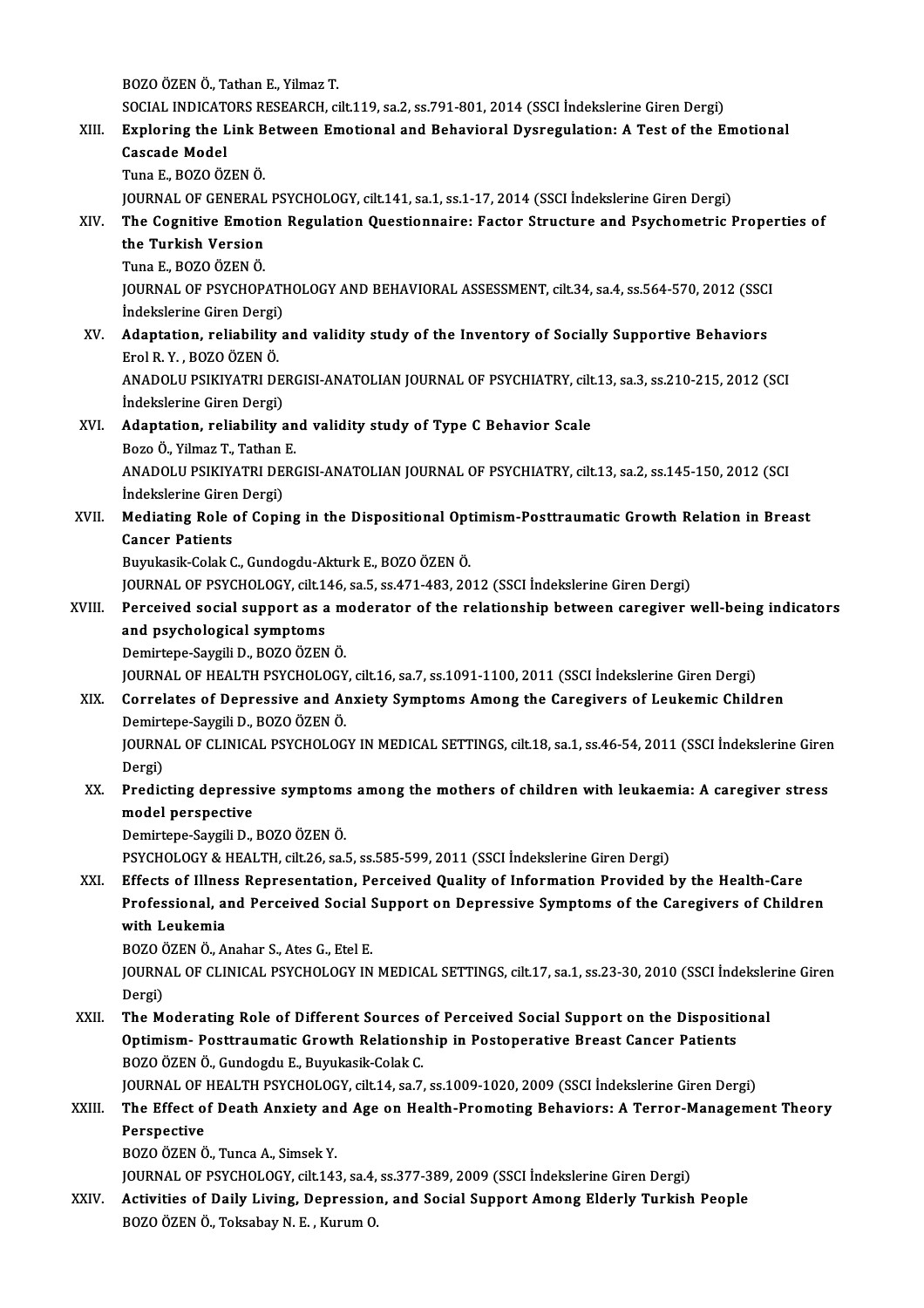JOURNAL OF PSYCHOLOGY, cilt.143, sa.2, ss.193-205, 2009 (SSCI İndekslerine Giren Dergi)<br>Activities of Daily Living, Social Sunnant, and Eutune Health of Older Americane JOURNAL OF PSYCHOLOGY, cilt.143, sa.2, ss.193-205, 2009 (SSCI İndekslerine Giren Dergi)<br>XXV. Activities of Daily Living, Social Support, and Future Health of Older Americans BOZOÖZENÖ.,GuarnacciaC.A. Activities of Daily Living, Social Support, and Future Health of Older Americans BOZO ÖZEN Ö., Guarnaccia C. A.<br>JOURNAL OF PSYCHOLOGY, cilt.144, sa.1, ss.1-14, 2009 (SSCI İndekslerine Girer<br>XXVI. Application of caregiver stress model on dialysis patients' caregivers<br>Orekin E. Orbagniasik B. Bozo Ö. JOURNAL OF PSYCHOLOGY, cilt.144, sa.1, ss.1-14, 2009 (SSCI Indekslerine Giren Dergi)<br>Application of caregiver stress model on dialysis patients' caregivers<br>Ozekin F., Ozbagriacik P., Bozo Ö. Application of caregiver stress model on dialysis patients' caregivers<br>Ozekin F., Ozbagriacik P., Bozo Ö.<br>PSYCHOLOGY & HEALTH, cilt.24, ss.299, 2009 (SSCI İndekslerine Giren Dergi)<br>The relationship between religious exient XXVII. The relationship between religious orientation and death anxiety: A cross-sectional study<br>BOZO ÖZEN Ö., Ozekin F., Ozbagriacik P., Gurol I. PSYCHOLOGY & HEALTH, cilt.24, ss.299, 2009 (SSCI Indekslerine Giren Dergi) The relationship between religious orientation and death anxiety: A<br>BOZO ÖZEN Ö., Ozekin F., Ozbagriacik P., Gurol I.<br>PSYCHOLOGY & HEALTH, cilt.24, ss.110, 2009 (SSCI İndekslerine Giren Dergi)<br>Peer parental influence, nove BOZO ÖZEN Ö., Ozekin F., Ozbagriacik P., Gurol I.<br>PSYCHOLOGY & HEALTH, cilt.24, ss.110, 2009 (SSCI İndekslerine Giren Dergi)<br>XXVIII. Peer-parental influence, novelty seeking, reward dependence, risk taking, gender and alco PSYCHOLOGY 8<br>Peer-parental<br>consumption<br>Pere Ö. Nan P. Peer-parental influence<br>consumption<br>Bozo Ö., Nan B., Gueney M.<br>INTERNATIONAL IOURNAL consumption<br>Bozo Ö., Nan B., Gueney M.<br>INTERNATIONAL JOURNAL OF PSYCHOLOGY, cilt.43, ss.780, 2008 (SSCI İndekslerine Giren Dergi) Bozo Ö., Nan B., Gueney M.<br>INTERNATIONAL JOURNAL OF PSYCHOLOGY, cilt.43, ss.780, 2008 (SSCI Indekslerine Giren Dergi)<br>XXIX. The effect of dispositional optimism on posttraumatic growth: Testing the moderator role of ways o INTERNATIONAL JOURNAL OF PSYCHOLOGY, cilt.43, ss.780, 2008 (SSCI İndekslerine Giren Dergi)<br>The effect of dispositional optimism on posttraumatic growth: Testing the moderator role of ways o<br>coping between dispositional opt The effect of dispositional of<br>coping between dispositiona<br>Bozo Ö., Bueyueka C., Guendo E.<br>INTERNATIONAL JOURNAL OF B coping between dispositional optimism and posttraumatic growth in Turkish breast cancer patients<br>Bozo Ö., Bueyueka C., Guendo E.<br>INTERNATIONAL JOURNAL OF PSYCHOLOGY, cilt.43, ss.265, 2008 (SSCI İndekslerine Giren Dergi) Bozo Ö., Bueyueka C., Guendo E.<br>INTERNATIONAL JOURNAL OF PSYCHOLOGY, cilt.43, ss.265, 2008 (SSCI İndekslerine Giren Dergi)<br>XXX. Activities of Daily Living (ADL's), depression, and social support in Turkish elderly citizens INTERNATIONAL JOURNAL OF PSY<br>Activities of Daily Living (ADL<br>Bozo Ö., Toksabay N. E. , Kurum O.<br>INTERNATIONAL JOURNAL OF PSY Activities of Daily Living (ADL's), depression, and social support in Turkish elderly cit<br>Bozo Ö., Toksabay N. E. , Kurum O.<br>INTERNATIONAL JOURNAL OF PSYCHOLOGY, cilt.43, ss.780, 2008 (SSCI İndekslerine Giren Dergi)<br>Testin Bozo Ö., Toksabay N. E. , Kurum O.<br>INTERNATIONAL JOURNAL OF PSYCHOLOGY, cilt.43, ss.780, 2008 (SSCI İndekslerine Giren De<br>XXXI. Testing the Caregiver Stress Model with the caregivers of children with Leukemia<br>Bozo Ö., Demi INTERNATIONAL JOURNAL OF PSYCHOLOGY, cilt.43, ss.780, 2008 (SSCI İndekslerine Giren Dergi) Testing the Caregiver Stress Model with the caregivers of children with Leukemia<br>Bozo Ö., Demirtepe D.<br>INTERNATIONAL JOURNAL OF PSYCHOLOGY, cilt.43, ss.265, 2008 (SSCI İndekslerine Giren Dergi)<br>The moderating effect of mar Bozo Ö., Demirtepe D.<br>INTERNATIONAL JOURNAL OF PSYCHOLOGY, cilt.43, ss.265, 2008 (SSCI İndekslerine Giren Dergi)<br>XXXII. The moderating effect of marital satisfaction on the relationship between type-A personality and t INTERNATIONAL JOURNAL<br>The moderating effect of<br>level of blood pressure The moderating effect of ma<br>level of blood pressure<br>Korkmaz M.N., Bozo Ö., Onur S.<br>INTERNATIONAL JOURNAL OF R level of blood pressure<br>Korkmaz M. N. , Bozo Ö., Onur S.<br>INTERNATIONAL JOURNAL OF PSYCHOLOGY, cilt.43, ss.281, 2008 (SSCI İndekslerine Giren Dergi) Korkmaz M. N. , Bozo Ö., Onur S.<br>INTERNATIONAL JOURNAL OF PSYCHOLOGY, cilt.43, ss.281, 2008 (SSCI İndekslerine Giren Dergi)<br>XXXIII. Hierarchical dimensions of coping styles: A study conducted with Turkish university st INTERNATIONAL JOURNAL O<br>Hierarchical dimensions c<br>Gencoz F., Gencoz T., Bozo Ö.<br>Social Behavier and Bersonal Hierarchical dimensions of coping styles: A study conducted with Turkish university studen<br>Gencoz F., Gencoz T., Bozo Ö.<br>Social Behavior and Personality, cilt.34, sa.5, ss.525-534, 2006 (SCI Expanded İndekslerine Giren Der Gencoz F., Gencoz T., Bozo Ö.<br>Social Behavior and Personality, cilt.34, sa.5, ss.525-534, 2006 (SCI Expanded Indekslerine Giren Dergi)<br>XXXIV. Hierarchical dimensions of coping styles: A study conducted with Turkish uni Social Behavior and Personality<br>Hierarchical dimensions of d<br>GENÇÖZ F., GENÇÖZ T., BOZO Ö.<br>SOCIAL PEHAVIOR AND PERSON Hierarchical dimensions of coping styles: A study conducted with Turkish university stude<br>GENÇÖZ F., GENÇÖZ T., BOZO Ö.<br>SOCIAL BEHAVIOR AND PERSONALITY, cilt.34, sa.5, ss.525-534, 2006 (SSCI İndekslerine Giren Dergi)<br>Cardi GENÇÖZ F., GENÇÖZ T., BOZO Ö.<br>SOCIAL BEHAVIOR AND PERSONALITY, cilt.34, sa.5, ss.525-534, 2006 (SSCI İndekslerine Giren Dergi)<br>XXXV. Cardiovascular disease risk factors: A cause indicator measurement model for older Ame SOCIAL BEHAVIOR AND PERSONALITY, cilt.34, sa.5, ss.525-534, 2006 (SSCI Indekslerine Giren Dergi)<br>Cardiovascular disease risk factors: A cause indicator measurement model for older Ame<br>Bozo Ö., Guarnaccia C.<br>GERONTOLOGIST, Cardiovascular disease risk factors: A cause indicator measuremen<br>Bozo Ö., Guarnaccia C.<br>GERONTOLOGIST, cilt.45, ss.413-414, 2005 (SSCI İndekslerine Giren Dergi)<br>Cardiovascular diseaseu A cause indicator measurement model Bozo Ö., Guarnaccia C.<br>GERONTOLOGIST, cilt.45, ss.413-414, 2005 (SSCI İndekslerine Giren Dergi)<br>XXXVI. Cardiovascular disease: A cause indicator measurement model for older Americans<br>Cuarnaccia C. Bozo Ö GERONTOLOGIST, cilt.4<br>Cardiovascular dise<br>Guarnaccia C., Bozo Ö.<br>CERONTOLOGIST, cilt.4 Cardiovascular disease: A cause indicator measurement model<br>Guarnaccia C., Bozo Ö.<br>GERONTOLOGIST, cilt.45, ss.414, 2005 (SSCI İndekslerine Giren Dergi)<br>Impact of ADLS, sardiovascular risk fastars, and sardiovascula Guarnaccia C., Bozo Ö.<br>GERONTOLOGIST, cilt.45, ss.414, 2005 (SSCI İndekslerine Giren Dergi)<br>XXXVII. Impact of ADLS, cardiovascular risk factors, and cardiovascular disease on future cognitive GERONTOLOGIST, cilt.45, ss.414, 20<br>Impact of ADLS, cardiovascular<br>functioning in older Americans<br>Pore Ö Cuernessie C Impact of ADLS, car<br>functioning in older<br>Bozo Ö., Guarnaccia C.<br>CERONTOLOCIST silt ( functioning in older Americans<br>Bozo Ö., Guarnaccia C.<br>GERONTOLOGIST, cilt.45, ss.412, 2005 (SSCI İndekslerine Giren Dergi)<br>Activities of daily living, family (spousel social support satisfas Bozo Ö., Guarnaccia C.<br>GERONTOLOGIST, cilt.45, ss.412, 2005 (SSCI İndekslerine Giren Dergi)<br>XXXVIII. Activities of daily living, family/spousal social support satisfaction, and future illness status of older<br>married Am GERONTOLOGIST, cilt.<br>Activities of daily liv<br>married Americans<br>Pore Ö. Cuarnassia C BozoÖ.,GuarnacciaC. GERONTOLOGIST, cilt.44, ss.180, 2004 (SSCI İndekslerine Giren Dergi)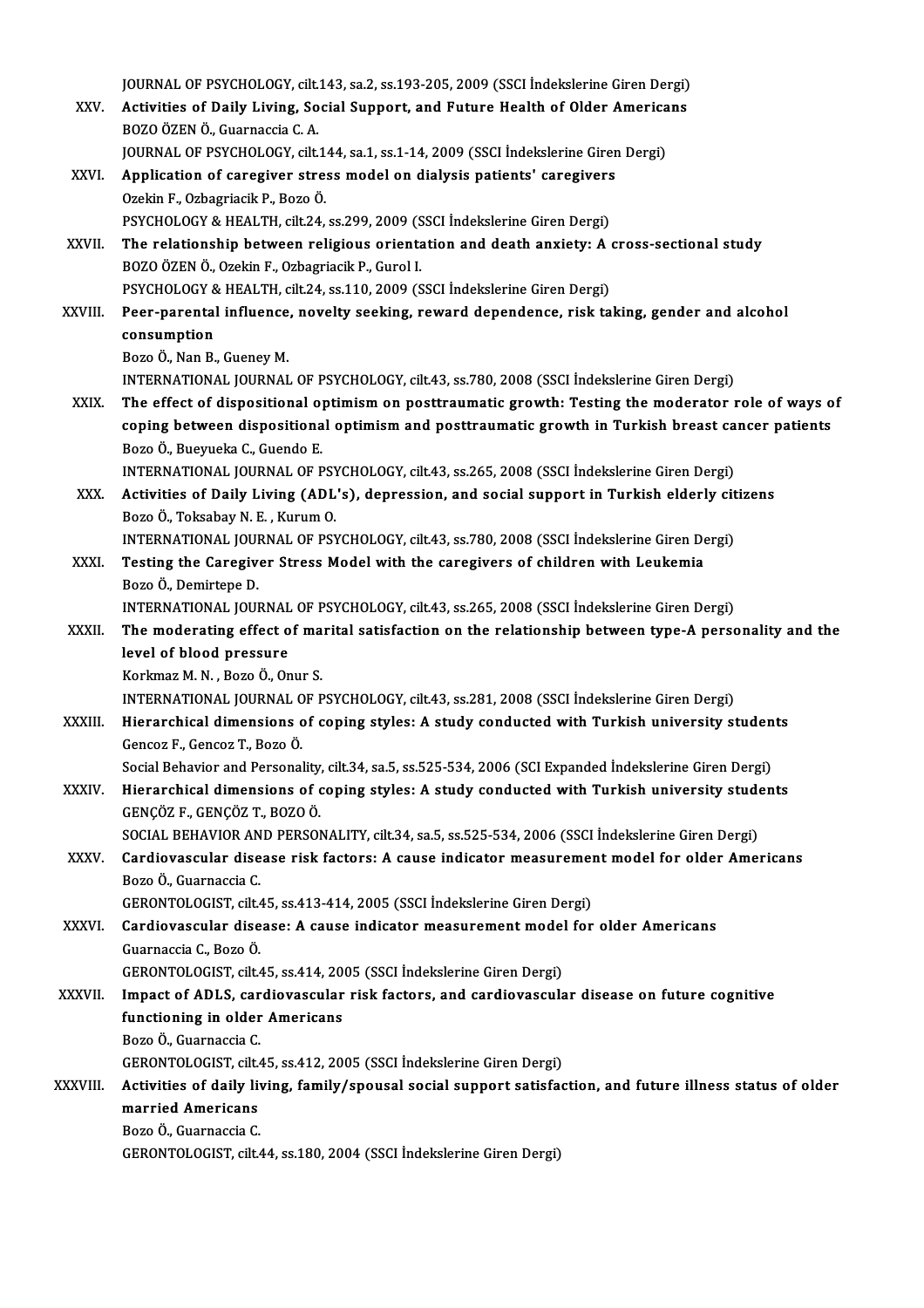# Diğer Dergilerde Yayınlanan Makaleler<br>Diğer Dergilerde Yayınlanan Makaleler

| Diğer Dergilerde Yayınlanan Makaleler |                                                                                                                                                                                       |
|---------------------------------------|---------------------------------------------------------------------------------------------------------------------------------------------------------------------------------------|
| L.                                    | Sleep go away, I don't have much time left to live: Is bedtime procrastination related to perceived<br>time left in life?<br>OKAY GÜNAY D., TÜRKARSLAN K. K., ÇEVRİM M., BOZO ÖZEN Ö. |
|                                       | Journal of Turkish Sleep Medicine, cilt.9, sa.1, ss.57-63, 2022 (Diğer Kurumların Hakemli Dergileri)                                                                                  |
| П.                                    | Group comparison of individuals with and without irritable bowel syndrome in terms of                                                                                                 |
|                                       | psychological and lifestyle-related factors                                                                                                                                           |
|                                       | SELVİ K., BOZO ÖZEN Ö.                                                                                                                                                                |
|                                       | Dusunen Adam, cilt.35, sa.1, ss.13-23, 2022 (ESCI Indekslerine Giren Dergi)                                                                                                           |
| III.                                  | Dispositional Optimism and Well-being in Cancer Patients: The Role of CancerRelated Self-Efficacy                                                                                     |
|                                       | AKINCI İ., AKYÜZ YILMAZ C., BOZO ÖZEN Ö.                                                                                                                                              |
|                                       | Mediterranean Journal of Clinical Psychology, cilt.9, sa.3, 2021 (ESCI İndekslerine Giren Dergi)                                                                                      |
| IV.                                   | The moderating role of perceived social support on early maladaptive schemas and well-being for                                                                                       |
|                                       | primary caregivers of dementia patients                                                                                                                                               |
|                                       | YORULMAZ E, BOZO ÖZEN Ö.                                                                                                                                                              |
|                                       | Dusunen Adam: The Journal of Psychiatry and Neurological Sciences, cilt.34, sa.4, ss.346-358, 2021 (ESCI<br>İndekslerine Giren Dergi)                                                 |
| V.                                    | Urban Design and Psychological Health in Ankara, Turkey: A City Case Study                                                                                                            |
|                                       | SARI E , BOZO ÖZEN Ö                                                                                                                                                                  |
|                                       | Journal of Urban Design and Mental Health, cilt.6, sa.8, 2020 (Diğer Kurumların Hakemli Dergileri)                                                                                    |
| VI.                                   | Ankara'da Kentsel Tasarım ve Psikolojik Sağlık: Bir Şehir Vaka Çalışması                                                                                                              |
|                                       | Sarı E., Bozo Özen Ö.                                                                                                                                                                 |
|                                       | Journal of Urban Design and Mental Health, cilt.6, sa.8, ss.1-30, 2020 (Hakemsiz Dergi)                                                                                               |
| VII.                                  | Possible correlates of posttraumatic growth among patients with type II diabetes                                                                                                      |
|                                       | ŞENOL DURAK E., DURAK M., BOZO ÖZEN Ö.                                                                                                                                                |
| VIII.                                 | Nesne Dergisi, cilt.8, sa.16, ss.69-81, 2020 (Diğer Kurumların Hakemli Dergileri)<br>PSYCHOMETRIC QUALITIES OF MEDICAL OUTCOMES STUDY SOCIAL SUPPORT SURVEY (MOS-SSS) IN              |
|                                       | <b>TURKISH CULTURE</b>                                                                                                                                                                |
|                                       | YILMAZ T, BOZO ÖZEN Ö.                                                                                                                                                                |
|                                       | International Journal of Eurasia Social Sciences, cilt.10, sa.37, ss.899-915, 2019 (Diğer Kurumların Hakemli                                                                          |
|                                       | Dergileri)                                                                                                                                                                            |
| IX.                                   | Turkish adaptation of the objectified body consciousness scale and the self-objectification                                                                                           |
|                                       | questionnaire                                                                                                                                                                         |
|                                       | Yilmaz T., Bozo Ö.                                                                                                                                                                    |
|                                       | DUSUNEN ADAM-JOURNAL OF PSYCHIATRY AND NEUROLOGICAL SCIENCES, cilt.32, sa.3, ss.214-226, 2019 (ESCI                                                                                   |
|                                       | İndekslerine Giren Dergi)                                                                                                                                                             |
| Χ.                                    | Turkish Adaptation of the Drive for Muscularity Scale: A Validity and Reliability Study                                                                                               |
|                                       | SELVİ K., BOZO ÖZEN Ö.                                                                                                                                                                |
|                                       | Nesne Psikoloji Dergisi, cilt.7, sa.14, ss.68-82, 2019 (Diğer Kurumların Hakemli Dergileri)<br>Whose Gaze is More Objectifying? An Experimental Study of College Women's State Self - |
| XI.                                   | Objectification, Body Shame, Negative Mood, and Body Dissatisfaction                                                                                                                  |
|                                       | Yilmaz T, Bozo Ö.                                                                                                                                                                     |
|                                       | MEDITERRANEAN JOURNAL OF CLINICAL PSYCHOLOGY, cilt.7, sa.2, 2019 (ESCI İndekslerine Giren Dergi)                                                                                      |
| XII.                                  | Biyopsikososyal Model Çerçevesinde Fibromiyalji ve Depresyon                                                                                                                          |
|                                       | DENİZCİ NAZLIGÜL M., BOZO Ö.                                                                                                                                                          |
|                                       | Türk Psikoloji Yazıları, cilt.20, ss.58-72, 2017 (Diğer Kurumların Hakemli Dergileri)                                                                                                 |
| XIII.                                 | Sosyal Destek Davranışları Ölçeğinin uyarlama güvenilirlik ve geçerlilik çalışması                                                                                                    |
|                                       | Ruth Yasemin E, BOZO Ö.                                                                                                                                                               |
|                                       | Anatolian Journal of Psychiatry, cilt.13, ss.210-215, 2012 (Diğer Kurumların Hakemli Dergileri)                                                                                       |
| XIV.                                  | Genç Yetişkin Kadınlarda Zayıflama Haplarına Yönelik Tutumları Ölçen Bir Ölçeğin Geliştirilmesi                                                                                       |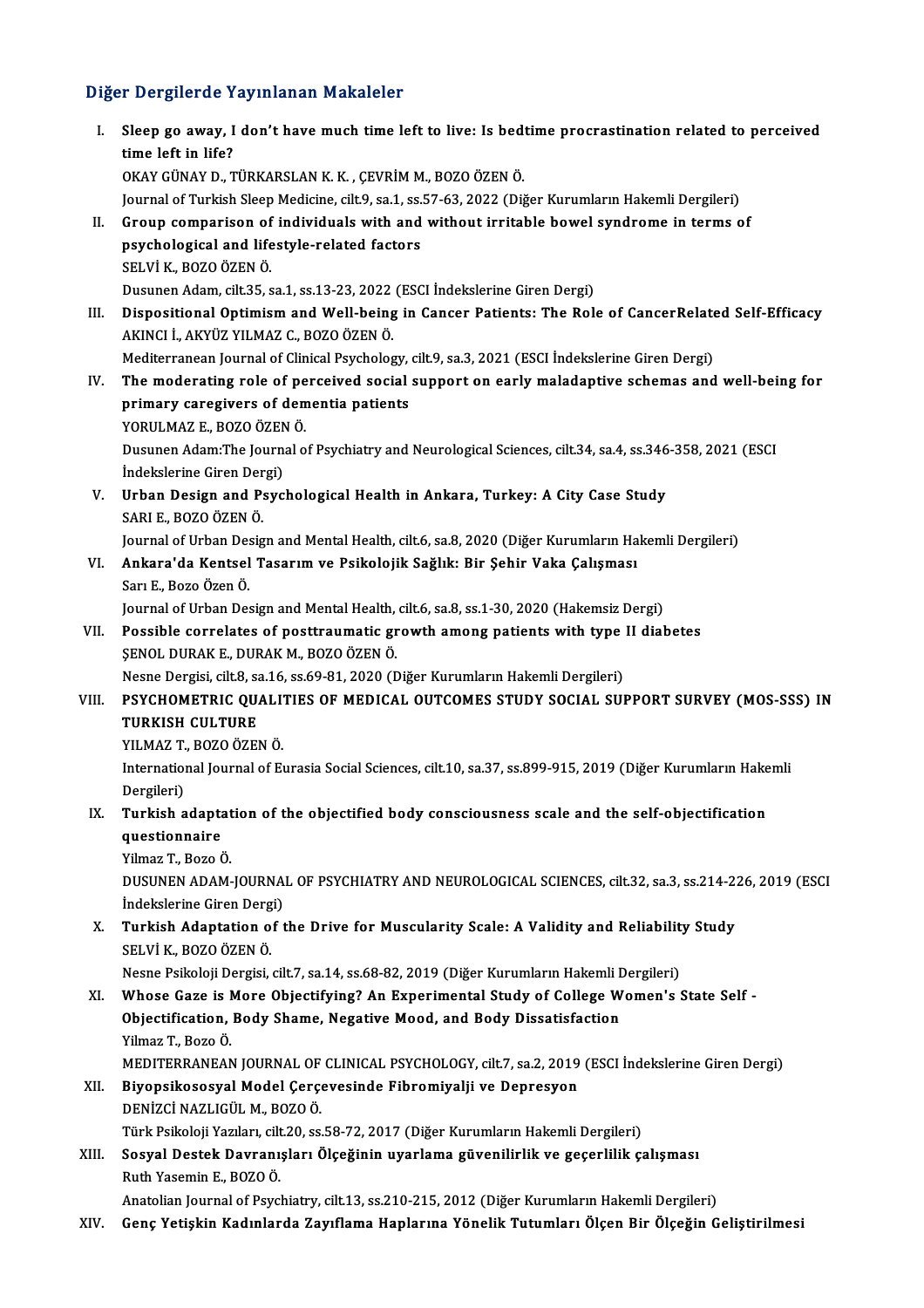Cihan B., Bozo Ö. Cihan B., Bozo Ö.<br>Türk Psikoloji Yazıları, cilt.15, ss.62-68, 2012 (Diğer Kurumların Hakemli Dergileri)<br>C.Tini Devrenis Ölseğinin Türkseye uyarlama güyenilirlik ve gesenlilik salı XV. C Tipi Davranış Ölçeğinin Türkçeye uyarlama güvenilirlik ve geçerlilik çalışması Türk Psikoloji Yazıları, cilt.15, ss.62-<br>C Tipi Davranış Ölçeğinin Türkç<br>BOZO Ö., YILMAZ T., BEKAROĞLU E.<br>Anatalian Jaurnal of Bayebiatry, silt. Anatolian Journal of Psychiatry, cilt.13, ss.145-150, 2012 (Diğer Kurumların Hakemli Dergileri) XVI. Bakıcı İyilik Ölçeği nin uyarlama güvenirlik ve geçerlik çalışması Anatolian Journal of Psychiat<br><mark>Bakıcı İyilik Ölçeği nin uy</mark>a<br>Demirtepe Saygılı D., Bozo Ö.<br>Türk Beikoloji Yazıları çilt 12

Bakıcı İyilik Ölçeği nin uyarlama güvenirlik ve geçerlik çalışması<br>Demirtepe Saygılı D., Bozo Ö.<br>Türk Psikoloji Yazıları, cilt.12, ss.28-37, 2009 (Diğer Kurumların Hakemli Dergileri)<br>Psikonöroimmünaleji Demirtepe Saygılı D., Boz<br>Türk Psikoloji Yazıları, ci<br>XVII. Psikonöroimmünoloji<br>POZO Ö Türk Psi<br><mark>Psikonö</mark><br>BOZO Ö.<br>Kriz Der

Psikonöroimmünoloji<br>BOZO Ö.<br>Kriz Dergisi, cilt.15, ss.21-30, 2007 (Diğer Kurumların Hakemli Dergileri)

# kriz bergisi, ciit.15, ss.21-<br>Kitap & Kitap Bölümleri itap & Kitap Bölür<br>I. Sağlık Psikolojisi<br>Bore Ösen Ö

# I. Sağlık Psikolojisi<br>Bozo Özen Ö.

S<mark>ağlık Psikolojisi</mark><br>Bozo Özen Ö.<br>Klinik Psikoloji: Bilim ve Uygulama, Eskin Mehmet,Günseli Dereboy Çiğdem,Karancı Ayşe Nuray, Editör, Türk<br>Psikologlar Derneği, Ankana, 95 521, 525, 2020. Bozo Özen Ö.<br>Klinik Psikoloji: Bilim ve Uygulama, Eskin Mehm<br>Psikologlar Derneği, Ankara, ss.531-535, 2020

# Psikologlar Derneği, Ankara, ss.531-535, 2020<br>Hakemli Kongre / Sempozyum Bildiri Kitaplarında Yer Alan Yayınlar

akemli Kongre / Sempozyum Bildiri Kitaplarında Yer Alan Yayınlar<br>I. A qualitative analysis of psychosocial adjustment process of veteran soldiers with amputation<br>POZO ÖZEN Ö CÜVENC İ. B. Frel Y BOZOÖZENÖ., GÜVENÇİ.B., Erol Y.<br>BOZOÖZEN Ö., GÜVENÇİ.B., Erol Y. A qualitative analysis of psychosocial adjustment process of veteran soldiers with ampi<br>BOZO ÖZEN Ö., GÜVENÇ İ. B. , Erol Y.<br>35Th Annual Conference of the European Health Psychology Society, 23 - 27 Ağustos 2021, ss.295<br>Pa

BOZO ÖZEN Ö., GÜVENÇ İ. B. , Erol Y.<br>35Th Annual Conference of the European Health Psychology Society, 23 - 27 Ağustos 2021, ss.295<br>II. Parenthood Motivation: Scale Adaptation and Comparing Fertile and Infertile Pregna 35Th Annual Conference of the E<br>Parenthood Motivation: Scale<br>TÖRENLİ KAYA Z., BOZO ÖZEN Ö.<br>The <sup>22nd</sup> International Congress Parenthood Motivation: Scale Adaptation and Comparing Fertile and Infertile Pregr<br>TÖRENLİ KAYA Z., BOZO ÖZEN Ö.<br>The 32nd International Congress of Psychology, Prag, Çek Cumhuriyeti, 18 - 23 Temmuz 2021<br>The Effects of Psych

TÖRENLİ KAYA Z., BOZO ÖZEN Ö.<br>II. The 32nd International Congress of Psychology, Prag, Çek Cumhuriyeti, 18 - 23 Temmuz 2021<br>III. The Effects of Psychosocial Factors on Pregnancy Adaptation for ART-Conceived Pregnant Women<br> The 32nd International Congress of Psychology, Prag, Çek Cumhuriyeti, 18 - 23 Temmuz 2021<br>The Effects of Psychosocial Factors on Pregnancy Adaptation for ART-Conceived Pi<br>TÖRENLİ KAYA Z., BOZO ÖZEN Ö.<br>The 32nd Internationa The Effects of Psychosocial Factors on Pregnancy Adaptation for ART-Conceived Pr<br>TÖRENLİ KAYA Z., BOZO ÖZEN Ö.<br>The 32nd International Congress of Psychology, Prag, Çek Cumhuriyeti, 18 - 23 Temmuz 2021<br>Pess sosial sunnent m

## TÖRENLİ KAYA Z., BOZO ÖZEN Ö.<br>The 32nd International Congress of Psychology, Prag, Çek Cumhuriyeti, 18 - 23 Temmuz 2021<br>IV. Does social support moderate the relationship between selfcompassion and medical adherence of<br> The 32nd International Congr<br>Does social support mode<br>Type 2 Diabetes patients?<br>Kanatas D. Bage Özen Ö Does social support m<br>Type 2 Diabetes patie<br>Karataş D., Bozo Özen Ö.<br><sup>2</sup> Sosval Psikoloji Kongr 3. Type 2 Diabetes patients?<br>19. Karataş D., Bozo Özen Ö.<br>3. Sosyal Psikoloji Kongresi, İstanbul, Türkiye, 20 - 21 Aralık 2019, ss.157

# Karataş D., Bozo Özen Ö.<br>3. Sosyal Psikoloji Kongresi, İstanbul, Türkiye, 20 - 21 Aralık 2019, ss.157<br>V. Optimism, Cancer Patients'xx Depressive Symptoms, and Quality of Life: Mediating Role of Cancer<br>Related Self effi **3. Sosyal Psikoloji Kong<br>Optimism, Cancer Pat<br>Related Self-efficacy<br>AKINCLL AKYÜZ C-PO** Optimism, Cancer Patients'xx D<br>Related Self-efficacy<br>AKINCI İ., AKYÜZ C., BOZO ÖZEN Ö.<br><sup>22rd</sup> Annual Conference of the Eur Related Self-efficacy<br>AKINCI İ., AKYÜZ C., BOZO ÖZEN Ö.<br>33rd Annual Conference of the European Health Psychology Society, Dubrovnik, Hırvatistan, 3 - 07 Eylül 2019<br>DOES EUTURE TIME RERSRECTIVE AFEECT REDTIME RROCRASTINATIO

# AKINCI İ., AKYÜZ C., BOZO ÖZEN Ö.<br>33rd Annual Conference of the European Health Psychology Society, Dubrovnik, Hırvatistan, 3 - 07 Eylül 2019<br>VI. DOES FUTURE TIME PERSPECTIVE AFFECT BEDTIME PROCRASTINATION? THE MEDIATO 33rd Annual Confere<br>DOES FUTURE TIM<br>MEANING IN LIFE<br>OVAY D. TÜRKARSI

OKAY D., TÜRKARSLANK.K., ÇEVRİMM., BOZOÖZENÖ.

16th European Congrees of Psychology, 2 - 05 Temmuz 2019

OKAY D., TÜRKARSLAN K. K. , ÇEVRİM M., BOZO ÖZEN Ö.<br>16th European Congrees of Psychology, 2 - 05 Temmuz 2019<br>VII. Comparison of social support perceptions of caregivers of cancer and dementia patients<br>VOBIH MAZ E. CWCI YORULMAZ E., ÇIVGIN U., BOZO ÖZEN Ö.<br>16th European Congrees of Psychology, Moskva, Rusya, 2 - 05 Temmuz 2019 Comparison of social support perceptions of caregivers of cancer an<br>YORULMAZ E., ÇIVGIN U., BOZO ÖZEN Ö.<br>16th European Congrees of Psychology, Moskva, Rusya, 2 - 05 Temmuz 2019<br>The predictive roles of early moledantive seb

VIII. The predictive roles of early maladaptive schemas, parenting styles, and schema coping processes in 16th European Congrees of Psychology, Moskva, Rusya, 2 - 05<br>The predictive roles of early maladaptive schemas, par<br>well-being of primary caregivers of dementia patients<br>YOBUJ MAZ E. BOZO ÖZEN Ö The predictive roles of ear<br>well-being of primary care<br>YORULMAZ E., BOZO ÖZEN Ö.<br>16th European Consrees of B

YORULMAZ E., BOZO ÖZEN Ö.<br>16th European Congrees of Psychology, Moskva, Rusya, 2 - 05 Temmuz 2019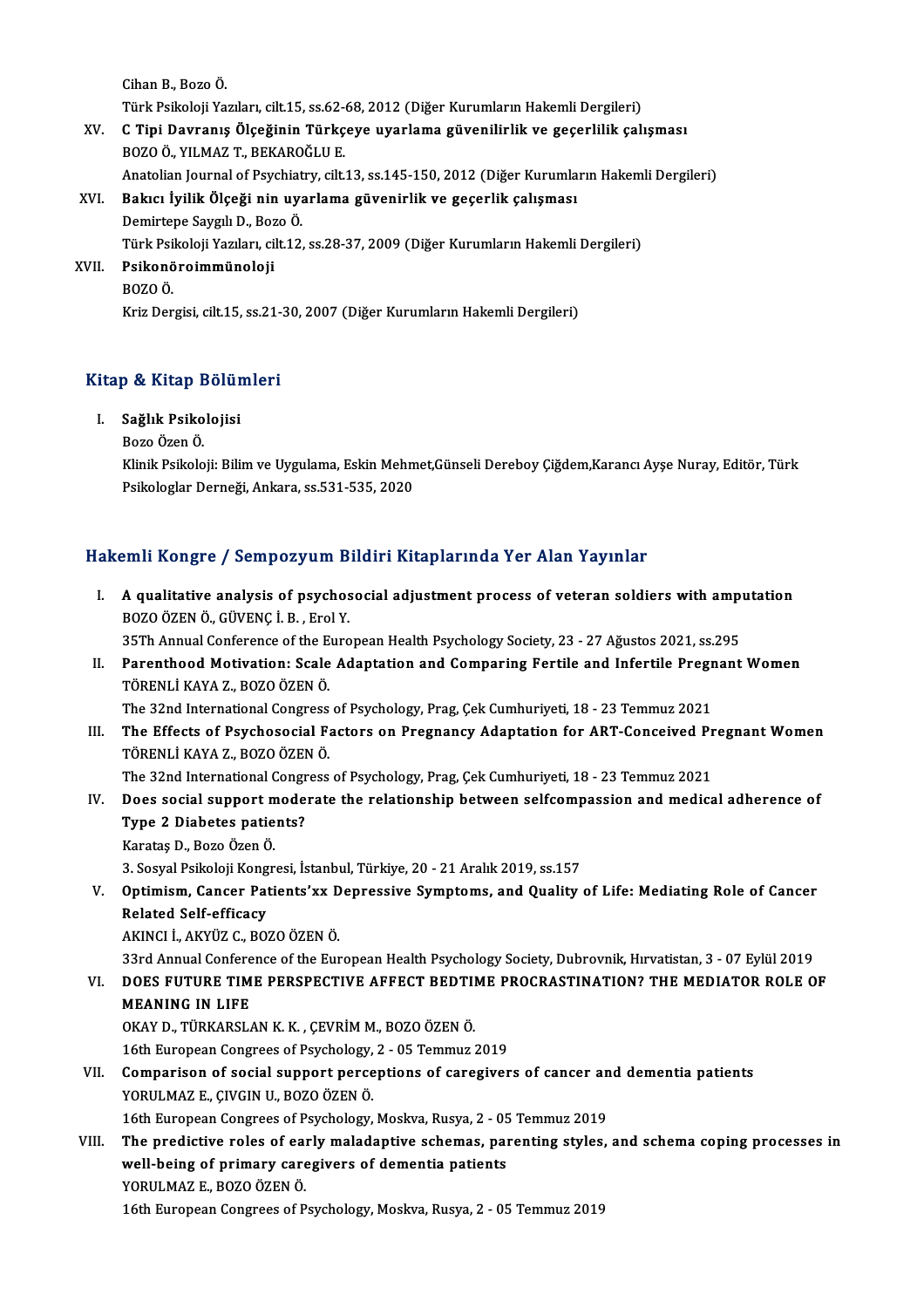| IX.    | A TERROR MANAGEMENT HEALTH MODEL PERSPECTIVE ON TAKING DIET PILLS                                              |
|--------|----------------------------------------------------------------------------------------------------------------|
|        | CİHAN B., BOZO ÖZEN Ö.                                                                                         |
|        | 16th European Congrees of Psychology, Moskva, Rusya, 2 - 05 Temmuz 2019                                        |
| Х.     | FOCUS GROUP INTERVIEWS ON EXPERIENCES OF PREGNANT WOMENWHO CONCEIVED VIA ASSISTED                              |
|        | REPRODUCTIVE TECHNIQUES                                                                                        |
|        | TÖRENLİ KAYA Z., BOZO ÖZEN Ö.                                                                                  |
|        | 16th European Congrees of Psychology, Moskva, Rusya, 2 - 05 Temmuz 2019                                        |
| XI.    | Medikal Sonuç Çalışması Sosyal Destek Ölçeği'nin (MSÇ-SDÖ) Türk Kültüründeki Psikometrik                       |
|        | Özelliklerinin İncelenmesi (Psychometric Qualities of Medical Outcomes Study Social Support Survey             |
|        | (MOS-SSS) in Turkish Culture)                                                                                  |
|        | YILMAZ T, BOZO Ö.                                                                                              |
|        | International Congress of Human Studies, 6 - 09 Aralık 2018, ss.896-907                                        |
| XII.   | Bir yorumlayıcı fenomenolojik analiz: İnfertilitede anlam yaratma süreçlerini anlamak                          |
|        | Şimşek Alphan Y, Bozo Ö.                                                                                       |
|        | 20. Ulusal Psikoloji Kongresi, Ankara, Türkiye, 15 - 17 Kasım 2018, cilt.0, sa.0, ss.209-210                   |
| XIII.  | Hayat Kısa: Uyanık Kal!<br>Türkarslan K. K., Okay D., Çevrim M., Bozo Ö.                                       |
|        | 20. Ulusal Psikoloji Kongresi, Ankara, Türkiye, 15 - 17 Kasım 2018, cilt.0, sa.0, ss.231-232                   |
| XIV.   | The roles of emotional expressiveness and social support on depression and anxiety levels of                   |
|        | caregivers of cancer's patients.                                                                               |
|        | YORULMAZ E., ÇIVGIN U., BOZO Ö.                                                                                |
|        | 15th European Congress of Psychology, Amsterdam, Hollanda, 11 - 14 Temmuz 2017, ss.124                         |
| XV.    | Predictors of Depression among Turkish Fibromyalgia Patients                                                   |
|        | DENİZCİ NAZLIGÜL M., BOZO Ö.                                                                                   |
|        | 15th European Congress of Psychology, Amsterdam, Hollanda, 11 - 14 Temmuz 2017                                 |
| XVI.   | How to Express Emotions: A Psychoeducational Group Therapy for Migraine Patients                               |
|        | Kaya Kurtman P, BOZO Ö                                                                                         |
|        | 15th European Congress of Psychology, Amsterdam, Hollanda, 11 - 14 Temmuz 2017                                 |
| XVII.  | Autotelic Personality and Psychological Growth Initiative: Mediatory Role of Flow Proneness                    |
|        | YARAR O.F., BOZO Ö.                                                                                            |
|        | 15th European Congress of Psychology, Amsterdam, Hollanda, 11 - 14 Temmuz 2017                                 |
| XVIII. | The Mediating Role of Coping Strategies in the Relation between Self-Efficacy and Quality of Life of           |
|        | <b>Cancer Patients</b>                                                                                         |
|        | AKYÜZ C., AKINCI İ., BOZO Ö.<br>15th European Congress of Psychology, Amsterdam, Hollanda, 11 - 14 Temmuz 2017 |
| XIX.   | Demans Hastasına Temel Bakım Veren Bireylerde Algılanan Sosyal Desteğin Erken Dönem Uyumsuz                    |
|        | Şemaların Ebeveynlik Stillerinin ve Şema Baş Etme Biçimlerinin Tükenmişlik Seviyeleri Üzerindeki               |
|        | Yordayıcı Rolü                                                                                                 |
|        | YORULMAZ E, BOZO Ö.                                                                                            |
|        | 19. Ulusal Psikoloji Kongresi, İzmir, Türkiye, 5 - 07 Eylül 2016, ss.74                                        |
| XX.    | The Predictive Roles of Perceived Social Support Early Maladaptive Schemas Parenting Styles and                |
|        | Schema Coping Processes in Depression Levels of Primary Caregivers of Dementia Patients                        |
|        | YORULMAZ E, BOZO Ö.                                                                                            |
|        | 37th Annual Conference of STAR: The Stress and Anxiety Research Society, Zagrep, Hırvatistan, 6 - 08 Temmuz    |
|        | 2016, ss 43                                                                                                    |
| XXI.   | Autotelic Personality Associations with Psychological Well being                                               |
|        | YARAR O.F., BOZO Ö.                                                                                            |
|        | 8th European Conference on Positive Psychology, Angers, Fransa, 28 Haziran - 01 Temmuz 2016, ss.240-241        |
| XXII.  | The Factor Structure Reliability and Validity Study of the Turkish Version of the Existential                  |
|        | <b>Loneliness Questionnaire</b>                                                                                |
|        | BULUT B. P., BOZO Ö.                                                                                           |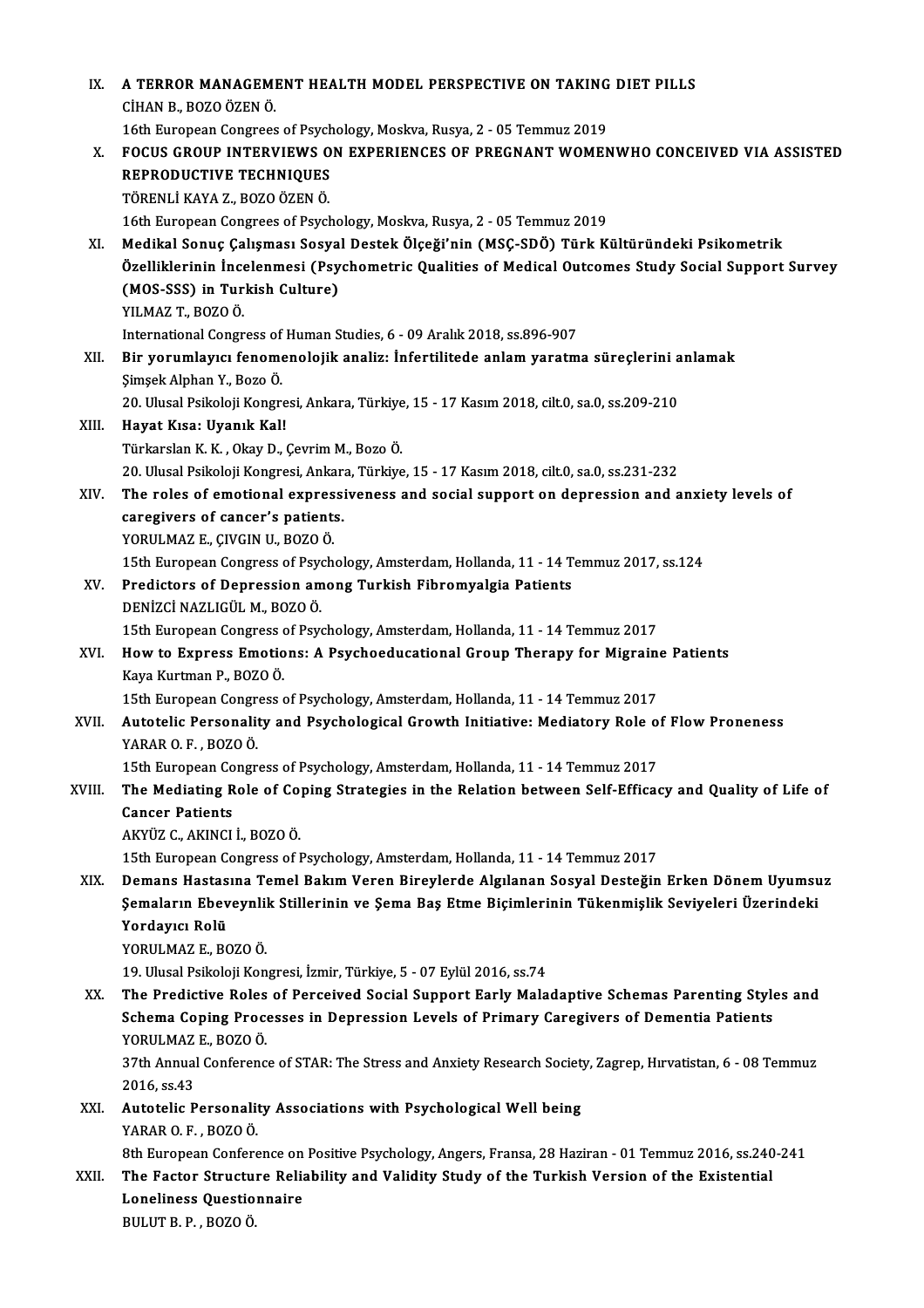14th European Congress of Psychology, 7 - 10 Temmuz 2015<br>The Moderator Bole of Perseived Social Support on Ty

- XXIII. The Moderator Role of Perceived Social Support on Type C Behaviors and Psychological Well Being<br>in the Caregivers of Breast Cancer Patients 14th European Congress of Psychology, 7 - 10 Te<br>The Moderator Role of Perceived Social Sup<br>in the Caregivers of Breast Cancer Patients<br>POZOÖ AVRANCLE CIVCIN U BOZOÖ.,AYRANCIE.,ÇIVGINU. in the Caregivers of Breast Cancer Patients<br>BOZO Ö., AYRANCI E., ÇIVGIN U.<br>14th European Congress of Psychology, 7 - 10 Temmuz 2015<br>A validity and reliability study of the Turkish version s BOZO Ö., AYRANCI E., ÇIVGIN U.<br>14th European Congress of Psychology, 7 - 10 Temmuz 2015<br>XXIV. A validity and reliability study of the Turkish version of Cancer Behavior Inventory 14th European Congress of I<br>A validity and reliability s<br>AKINCI İ., AKYÜZ C., BOZO Ö.<br>14th European Congress of I
- A validity and reliability study of the Turkish version c<br>AKINCI İ., AKYÜZ C., BOZO Ö.<br>14th European Congress of Psychology, 7 10 Temmuz 2015 14th European Congress of Psychology, 7 - 10 Temmuz 2015<br>Ansiklopedide Bölümler

- nsiklopedide Bölü<br>I. Sağlık Psikolojisi<br>Bore Ösen Ö mopearae<br>Sağlık Psiko<br>Bozo Özen Ö.<br>Tüpıra*v* Vev Bozo Özen Ö.<br>TÜBITAK Yayınları, ss.8, 2021
- II. Stres BozoÖzenÖ. TÜBITAKYayınları, ss.162,2021

#### Desteklenen Projeler

CANEL ÇINARBAŞ D., BOZO Ö., Yükseköğretim Kurumları Destekli Proje, BECK DEPRESYON ENVANTERİ II'NİN TÜRKİYE DƏƏƏMƏMƏM 1 1 0 JOLOI<br>CANEL ÇINARBAŞ D., BOZO Ö., Yükseköğretim Kurumları Destekli Proje, BECK E<br>ÖRNEKLEMİNDE GEÇERLİK VE GÜVENİRLİK ÇALIŞMASI, 2017 - Devam Ediyor<br>POZO ÖZEN Ö. TÜRİTAK Projeci, TÜRİTAK SORAÇ 1991 Projeci, CANEL ÇINARBAŞ D., BOZO Ö., Yükseköğretim Kurumları Destekli Proje, BECK<br>ÖRNEKLEMİNDE GEÇERLİK VE GÜVENİRLİK ÇALIŞMASI, 2017 - Devam Ediyo<br>BOZO ÖZEN Ö., TÜBİTAK Projesi, TÜBİTAK SOBAG 1001 Projesi, 2013 - 2014<br>BOZO ÖZEN Ö. BOZO ÖZEN Ö., TÜBİTAK Projesi, TÜBİTAK 1001 Bilimsel ve Teknolojik Araştırma Projeleri, 2013 - 2014<br>BOZO ÖZEN Ö., TÜBİTAK Projesi, TÜBİTAK Hızlı Destek Programı, 2012 - 2013 BOZO ÖZEN Ö., TÜBİTAK Projesi, TÜBİTAK SOBAG 1001 Projesi, 2013 - 2014

#### Bilimsel Dergilerdeki Faaliyetler

Türk Psikoloji Dergisi, Baş Editör, 2016 - Devam Ediyor Ayna Klinik Psikoloji Dergisi, Değerlendirme Kurul Üyesi, 2014 - Devam Ediyor Anadolu Psikiyatri Dergisi-Anatolian Journal Of Psychiatry, Yayın Kurul Üyesi, 2012 - Devam Ediyor

# Anadolu Psıkıyatrı bergisi-Anatollan journal ol Psychiatry,<br>Bilimsel Kuruluşlardaki Üyelikler / Görevler

Bilimsel Kuruluşlardaki Üyelikler / Görevler<br>Türk Psikologlar Derneği, Üye, 1999 - Devam Ediyor , Türkiye<br>Türk Psikologlar Derneği, Brikoloji Programları Araditasyon Pi Türk Psikologlar Derneği Psikoloji Programları Areditasyon Birimi Değerlendirme Takımı, Danışma Kurulu Üyesi, 2020 -<br>2020, Türkiye Türk Psikologlar Derneği, Üye, 1999 - Devam Ediyor, Türkiye

### Bilimsel Hakemlikler

Bilimsel Hakemlikler<br>TÜBİTAK Projesi, 1001 - Bilimsel ve Teknolojik Araştırma Projelerini Destekleme Programı, Orta Doğu Teknik<br>Ühiversitesi Türkiye Mayıs 2020 MANDER TRANSMANDER<br>TÜBİTAK Projesi, 1001 - Bilimsel v<br>Üniversitesi, Türkiye, Mayıs 2020<br>TÜBİTAK Projesi, 1001 - Bilimsel v TÜBİTAK Projesi, 1001 - Bilimsel ve Teknolojik Araştırma Projelerini Destekleme Programı, Orta Doğu Teknik<br>Üniversitesi, Türkiye, Mayıs 2020<br>TÜBİTAK Projesi, 1001 - Bilimsel ve Teknolojik Araştırma Projelerini Destekleme P Üniversitesi, Türkiye, Mayıs 2020<br>TÜBİTAK Projesi, 1001 - Bilimsel v<br>Üniversitesi, Türkiye, Mayıs 2020<br>TÜBİTAK Projesi, 1001 - Bilimsel v TÜBİTAK Projesi, 1001 - Bilimsel ve Teknolojik Araştırma Projelerini Destekleme Programı, Orta Doğu Teknik<br>Üniversitesi, Türkiye, Mayıs 2020<br>TÜBİTAK Projesi, 1001 - Bilimsel ve Teknolojik Araştırma Projelerini Destekleme P Üniversitesi, Türkiye, Mayıs 2020<br>TÜBİTAK Projesi, 1001 - Bilimsel ve Teknolojik Araştırma Projelerini Destekleme Programı, Orta Doğu Teknik<br>Üniversitesi, Türkiye, Mayıs 2020 TÜBİTAK Projesi, 1001 - Bilimsel ve Teknolojik Araştırma Projelerini Destekleme Programı, Orta Doğu Teknik